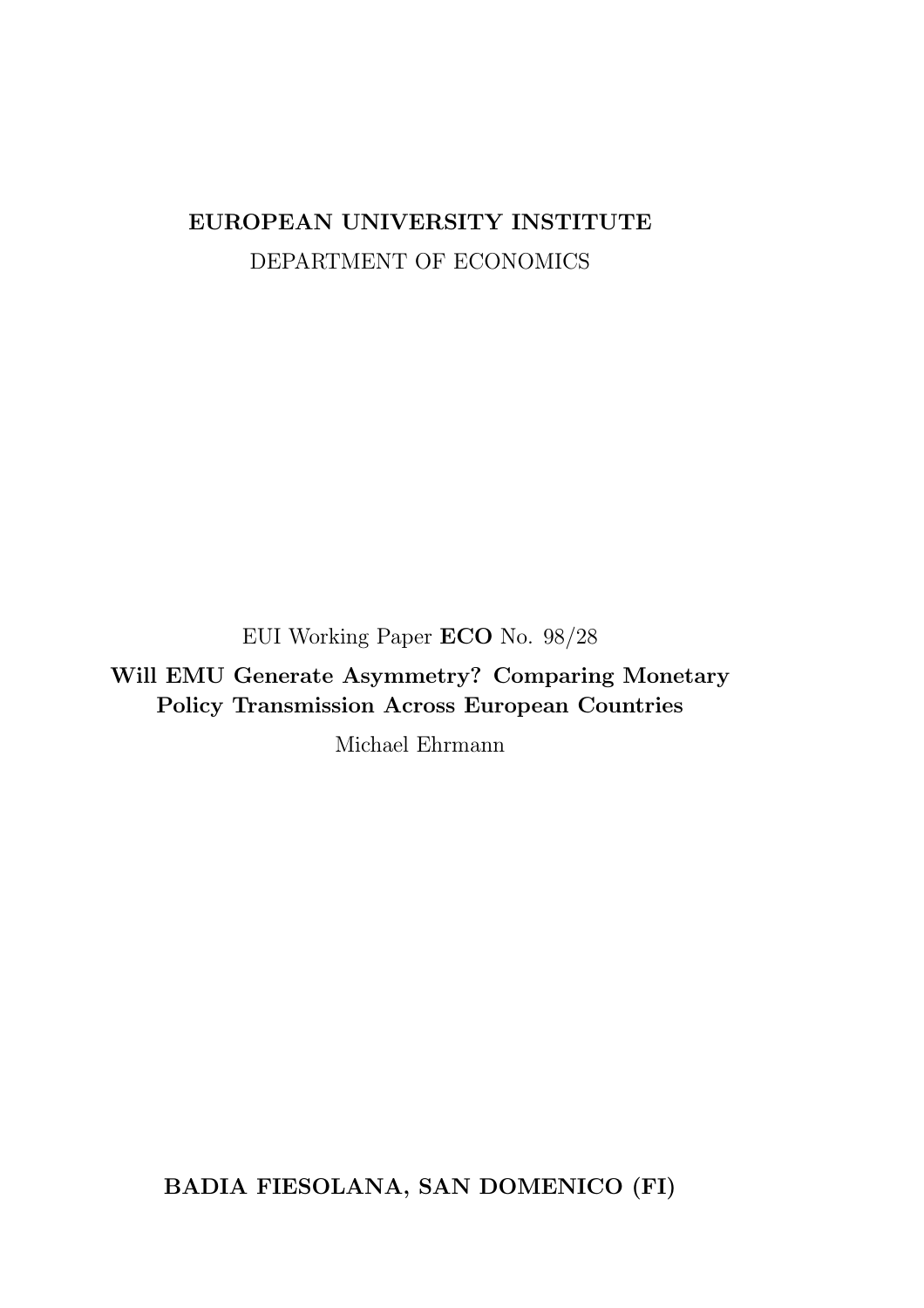All rights reserved.

No part of this paper may be reproduced in any form without permission of the author.

> °c 1998 Michael Ehrmann Printed in Italy in October 1998 European University Institute Badia Fiesolana I-50016 San Domenico (FI) Italy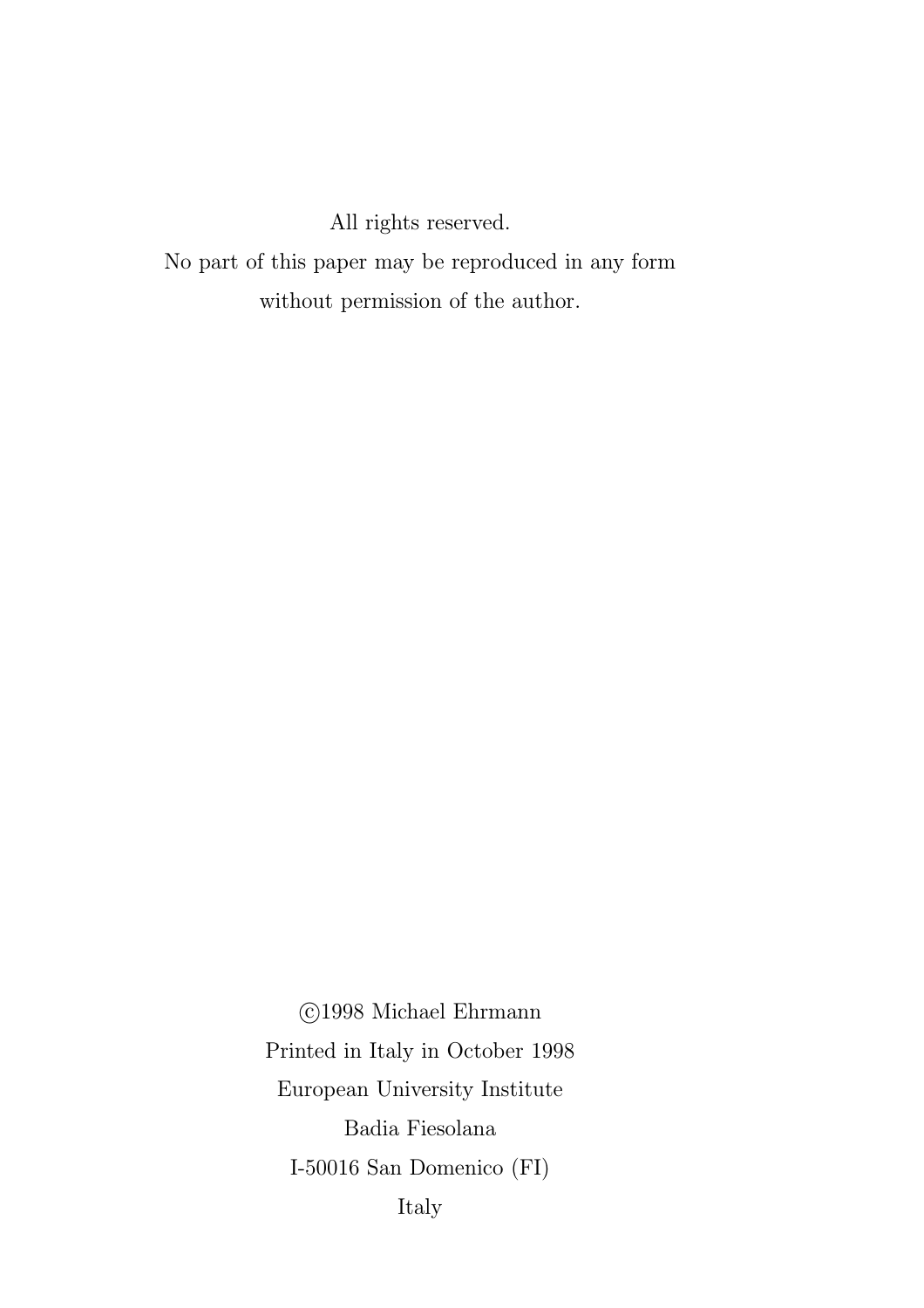# **Will EMU Generate Asymmetry? Comparing Monetary Policy Transmission Across European Countries**

Michael Ehrmann European University Institute, Florence, Italy 16.09.1998

#### **Abstract**

This paper re-evaluates the estimation of monetary policy transmission. Within the Structural VAR framework, five methodological points are identified, recognition of which can help to improve the reliability and credibility of estimates. The findings of the methodological analysis are then applied to the estimation of models for thirteen European countries. Results show that considerable differences in the transmission mechanism exist between these economies, mainly in intensity, but also in timing.

Michael Ehrmann Istituto Universitario Europeo (ECO) Via dei Roccettini 9 I-50016 San Domenico di Fiesole Italy Email: ehrmann@datacomm.iue.it  $Fax + 3955599887$ 

I would like to thank Mike Artis, Katarina Juselius and Juan Toro for helpful comments and suggestions, as well as Carlo Favero for his discussion at the 1998 Banca d'Italia/IGIER conference on the ESCB. Also, I am grateful to Henrik Hansen and Anders Warne for providing me with their computer code. All errors are my responsibility.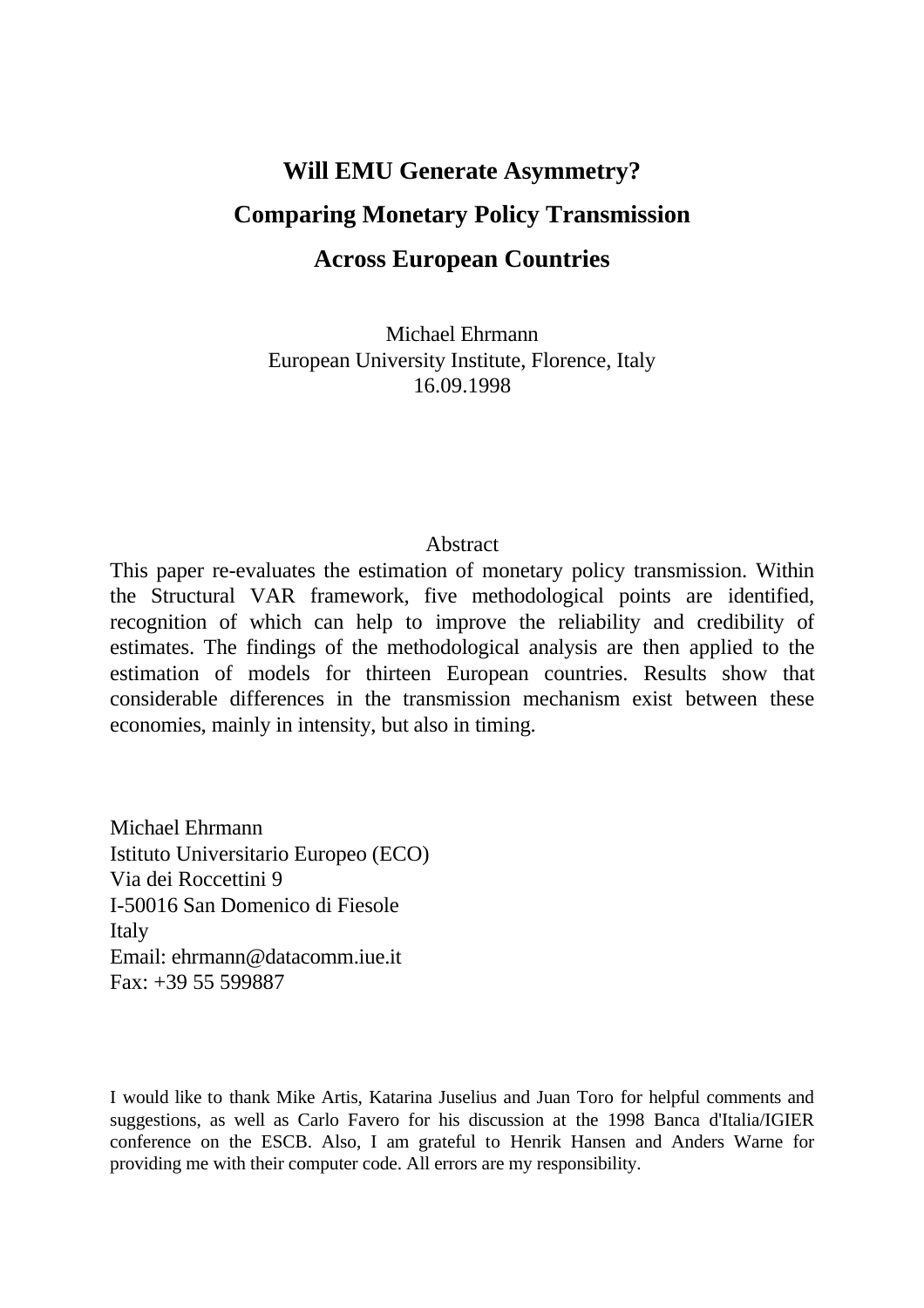## **1 Introduction**

At the beginning of 1999, when the European System of Central Banks will start its operations, the economic environment within Europe will change substantially in many aspects. For the participating economies a major change will be their being subject to a centralised monetary policy. It is of crucial importance to understand how such a monetary policy will affect each economy. If the timing and intensity of the effects which a European Central Bank (ECB) action can trigger will differ between the participants, asymmetric shocks will be the outcome of EMU. As is well known, *ceteris paribus* countries should not form a currency union if they are subject to asymmetric shocks, so incurring them as a result of the union itself would represent a serious negative side-effect of EMU.

Although numerous empirical studies of the monetary transmission mechanism exist, only a few of them are comparative. Among these are Sims (1992), Gerlach and Smets (1995), Barran, Coudert and Mojon (1996) and Smets (1995 and 1997). However, estimates of monetary policy effects are prone to a high degree of uncertainty - and what is true for research on single countries holds even more for comparative studies. Hence, additional research in this field is needed to provide a wider and thus more reliable basis for conclusions about whether the heterogeneity of monetary transmission patterns in Europe is big enough to constitute a significant cause for concern.

This paper discusses the basic methodological issues that are involved in an empirical analysis of monetary policy and the special features of a comparative study. By making explicit the underlying concepts of the Structural Vector Autoregression (SVAR) framework, five methodological points are identified, recognition of which helps to improve the reliability and credibility of the estimates. In the light of this, estimates of SVARs for thirteen European countries are provided, with the finding of considerable heterogeneity in monetary policy transmission. However, it is argued that the main existing differences, i.e. those in the magnitude of responses, will mainly disappear with the start of EMU. The remainder of the paper is organised as follows: Section 2 develops some background considerations that have to be borne in mind for empirical research. Section 3 describes the concept of SVARs, and some of the criticisms of this approach; whereas section 4 introduces the five methodological points which allow us to provide improved estimates. Section 5 provides the empirical results which are discussed and interpreted for each country and subsequently compared across countries. Section 6 concludes.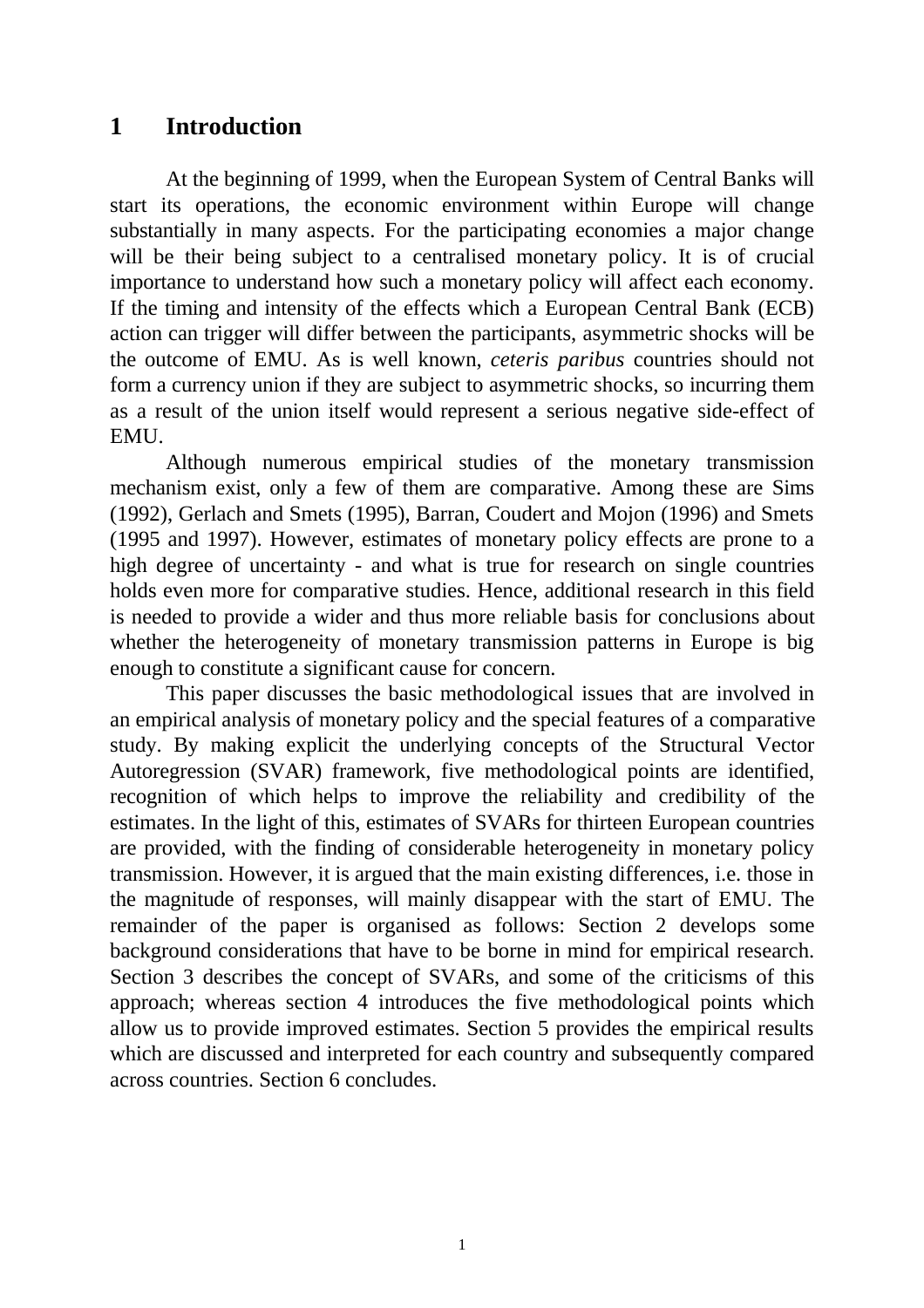## **2 The Identification Problem in Analyses of Monetary Policy**

Any study of the influence of monetary policy instruments on goal variables has to be aware of a simultaneous opposite effect of goal variables on policy instruments via CB reactions to variations in goal variables. Standard correlation analysis is therefore inadequate, since it is impossible to disentangle the unidirectional effects. Thus, unless the instrument variable turns out to be weakly exogenous,  $\frac{1}{1}$  an identification problem arises.

Interestingly, this identification problem was first found in research on the CB reaction function. There, the opposite effect is of interest, namely how the setting of monetary policy is influenced by variations in the goal variables, yet the identification problem, i.e. the need to disentangle the two effects, remains the same.<sup>2</sup>

One way to do so is to restrict the analysis to effects caused by exogenous shocks to the instrument variable.<sup>3</sup> Then it is clear that a change in the monetary policy setting is not caused by changes in the goal and hence the causality goes from instruments to goals.

However, it is important to ensure that the monetary policy shocks on which the analysis is based are not simply error terms in the econometric model. but represent actual shocks in the economic sense. That is, first of all, that they have to be of an unsystematic nature. If any systematics, e.g. co-movements with another variable, can be found, the identification problem has not been solved. Eventually, the relevant variable has to be added to the information set.

Furthermore it is important to condition on variables which affect both instruments and goals simultaneously. The 1987 stock market crash provides a useful example: Some CBs, fearing lower output growth, reacted by injecting liquidity. Subsequent output variations were thus positively influenced by the CB actions, but also negatively by the crash itself. Without conditioning on the crash, econometric inference would underestimate the effects of monetary policy. A correction of the effect can be achieved by either adding stock market indices or an appropriate dummy variable to the model. Assuming that CBs do not systematically react to stock market indices, a dummy variable is preferable, however, because it removes the particular incident completely from the analysis without estimating the parameters for the variable over the whole sample.

A frequently used approach to overcome the identification problem is a narrative approach. It uses qualitative data such as the minutes of CB board

<sup>&</sup>lt;sup>1</sup> This is not found for most models of this paper; see appendix for test results. The adequate econometric approach if weak exogeneity and further conditions hold is described in Banerjee, A. *et al.* (1997).

 $2$  See Fisher, D. (1972).

<sup>&</sup>lt;sup>3</sup> This focus on shocks to the model goes back to Barro, R.J. (1977), who decomposed monetary policy effects into anticipated and unanticipated ones for the first time.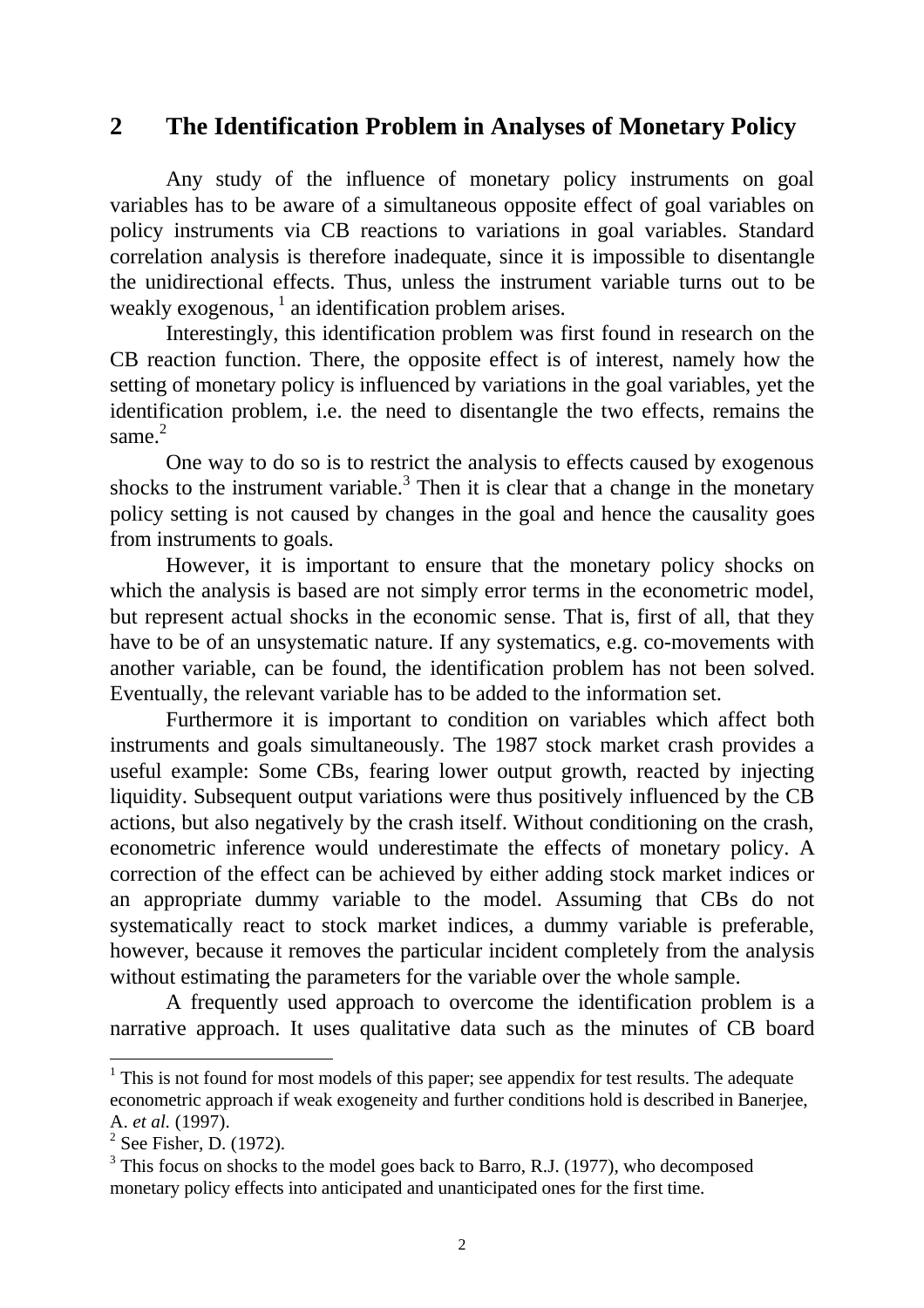meetings to identify periods of contractionary or expansionary monetary policy and accordingly constructs an ordinal variable.<sup>4</sup> For a comparative study, however, the underlying shocks have to be standardised with respect to their size, which is possible only if the shock is measured cardinally. Such an approach is found with the SVAR framework, which will be discussed in detail in the next section.

## **3 Structural Vector Autoregressions**

The origins of SVAR models lie in Vector Autoregression (VAR) models. In the VAR framework, it is assumed that the economy can be described by a dynamic, stochastic, linear model of the form:

$$
A_0 X_t = A_1 X_{t-1} + ... + A_k X_{t-k} + \mu_t = A(L) X_{t-1} + \mu_t, \text{ with } \mu_t \sim \text{iid } N(0, \Sigma_\mu)
$$
\n(3.1)

where  $X_t$  represents an  $nx1$ -vector of endogenous variables, including one or several instrument variables, and L denotes the lag operator. The estimation proceeds with the reduced form

$$
X_t = C_1 X_{t-1} + \ldots + C_k X_{t-k} + \varepsilon_t = C(L) X_{t-1} + \varepsilon_t, \text{ with } C_i = A_0^{-1} A_i \text{ and } \varepsilon_t = A_0^{-1} \mu_t. \tag{3.2}
$$

Estimates can be found for the coefficient matrices  $C_i$  and the variancecovariance matrix of the disturbances  $\varepsilon_t$ ,  $\Sigma_{\varepsilon}$ . However, of interest are the parameters in the matrices  $A_i$  and  $\Sigma_{\mu}$ , which are exactly identified if  $n^2$ parameters are restricted. A first set of restrictions is found by the assumption of uncorrelated structural errors (i.e.  $\Sigma_{\mu}$  diagonal) and by normalising the diagonal elements to unity, yielding  $\Sigma_{\mu} = E(\mu_{\mu} \mu_{\nu}) = I_n^{\ 5}$  which altogether gives  $n(n+1)/2$ restrictions. Hence, a further  $n(n-1)/2$  restrictions are needed.

The first to use VAR analysis to investigate monetary policy effects was Sims (1980). He wrote the model in a Wold causal form, thus gaining a recursive structure and  $n(n-1)/2$  zero-restrictions. In this case, the role of monetary policy depends on the position of the equation explaining the instrument variable. Monetary policy looks at contemporaneous values of all the variables above in the VAR (but does not simultaneously influence these variables), whereas it is not

 4 See Romer, C.D., Romer, D.H. (1989).

<sup>&</sup>lt;sup>5</sup> Neither restriction is particularly stringent. Uncorrelated errors are not very restrictive because contemporaneous effects between all the variables are allowed for in the  $A_0$ -matrix, whilst the normalisation turns out to be harmless. Instead of normalising the diagonal elements to one, it would also be possible to leave them unrestricted. In that case the diagonal elements in  $A_0$  would be set to one.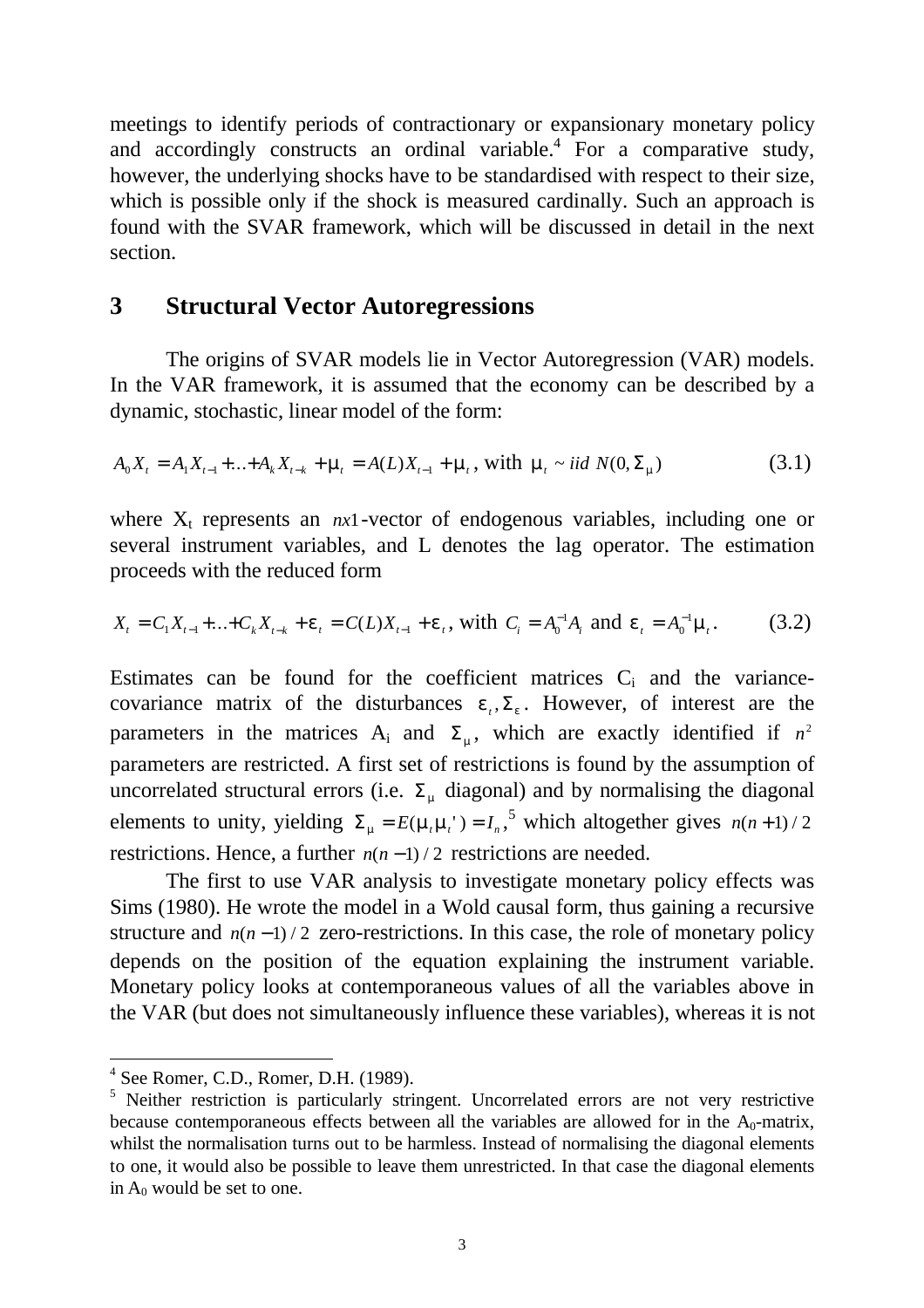influenced by, but influences, the contemporaneous values of all the variables ordered below it in the VAR. However, *n*! different orderings are possible, and very many of these have usually been reported. This arbitrary ordering gave rise to the criticism of VARs being atheoretical. Unless the data frequency is relatively high (at least monthly data such as in Dale and Haldane (1995) or better daily data, as in Hamilton (1997)), recursive economic structures are not plausible anyway, and if results are, furthermore, sensitive to the ordering, then their interpretation becomes difficult.

As a result of this criticism, later research has used SVARs, the identification restrictions of which have an economic foundation. Restrictions on all matrices of the system are possible, and they do not have to be zerorestrictions, so that a recursive structure need not result.<sup>6</sup>

The focus of SVARs on estimating only the effects of shocks has attracted two kinds of criticism. Firstly, it has been argued that it treats CBs as random number generators. This is certainly not the case. All that is needed is some policy change that is not perfectly in line with the overall CB reaction function. One can imagine several reasons why this could happen: the CB has to base its policy decisions on the available macroeconomic data. Some data might still not be available at the decision time, whereas many others are preliminary and will be revised later. Adherence to the rule in such a case will *ex post* cause errors.<sup>7</sup> Furthermore, a CB rule is never specified in such a narrow way that it would not allow for deviations (maybe within certain margins), e.g. to take into account the personal beliefs of the board members (after all, the rule is not implemented by a machine, but by human beings!).

Secondly, the restriction of the analysis to exogenous shocks has led to the criticism that the CB's influence will be underestimated, since the bulk of its influence is found in the systematic part of monetary policy (see Cagan (1989)). This criticism is true, but stems from a misperception of the scope of SVAR analyses. They cannot give any insight into the size of a CB's influence; their role is limited to the provision of estimates of the monetary transmission.

Additionally, it has to be discussed to what extent SVAR models are subject to the Lucas critique. It could theoretically apply twice, within the sample because an artificial experiment is conducted by impulse response analyses and out of sample if SVARs are used for policy advice.

Within the sample, the Lucas critique does not apply. It is true that the experiment conducted with the impulse responses represents a policy variation that has not actually occurred. However, it is not an unprecedented event with

<sup>&</sup>lt;sup>6</sup> For example, assuming that monetary policy has neither immediate effects on output nor permanent effects on real GDP, Gerlach and Smets (1995) combine short- and long-run restrictions.

 $<sup>7</sup>$  That this type of error is useable for a SVAR analysis is proved in the appendix of Bernanke,</sup> B., Mihov, I. (1996).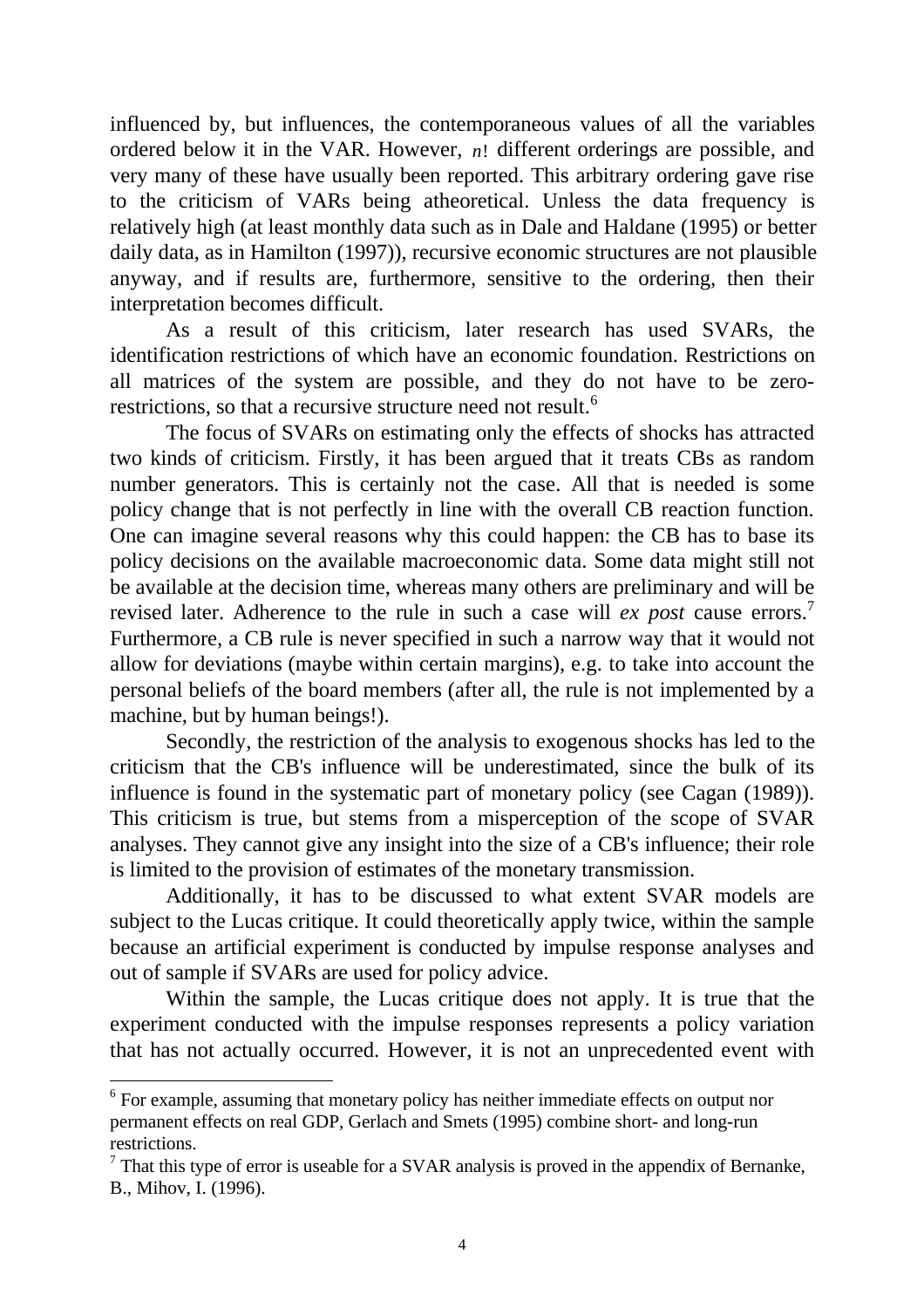respect to its size or form. On the contrary, it constitutes a standard event of the sample period, and as such is not subject to the Lucas critique.

On the other hand, the Lucas critique applies if SVARs are used for policy advice. The estimated parameters are usually not invariant to policy changes.<sup>8</sup> Obviously, out of sample policy advice is not a task that can be performed with SVAR models; they should merely be used for empirical descriptions of the transmission mechanism within a given monetary policy framework. In order to fulfil this task it is important that the SVAR is estimated over a sample period which covers only one monetary policy regime, since otherwise mixed evidence results.<sup>9</sup> To what extent the results of a SVAR analysis will change if the economies proceed to a different monetary regime (as in the case of EMU) has to be discussed separately; the SVAR analysis can merely give an indication of the diversity of the different economies at the start of the new regime.

Since with the start of EMU all structures will undergo major changes, it might be asked what purpose a retrospection can serve. However, from the very beginning of EMU, the ECB will have to implement a centralised monetary policy. As Dornbusch *et al.* (1998) put it: "Yet it is unhelpful to tell the ECB that the only way to learn is by experimenting."10 Furthermore, it can be expected that not all the structures will change immediately and completely. Differences across economies very often reflect historical developments. Path-dependencies, however, will not be obsolete quickly, but will have to be adapted to the new environment. It could easily be that it will take several decades for some parts of the structure to change.

## **4 Methodological Concepts for Valid Inference in SVARs 4.1 Congruency of the SVAR**

Congruency<sup>11</sup> (i.e. the accordance of a model with all the available evidence from all possible sources) is generally a necessary condition for solid econometric inference, but in the SVAR framework its recognition is even more important. Firstly, mis-specification tests can give indications as to whether the error terms are free of systematic patterns, a basic prerequisite for the construction of monetary policy shocks. Secondly, SVAR models are built on the assumption that the structural errors arise from independent sources. Only a wellspecified model can possibly comprise all relevant variables and thus make the orthogonality assumption realistic.

<sup>&</sup>lt;sup>8</sup> In most models of this paper the instrument variables are not found to be weakly exogenous. Weak exogeneity is a necessary condition for super exogeneity, and thus for the estimated parameters to be invariant to policy changes; see, e.g., Hendry, D.F., Favero, C. (1992). <sup>9</sup> Cf. Bagliano, F.C., Favero, C.A. (1998), p. 1074.

<sup>&</sup>lt;sup>10</sup> Dornbusch, R., Favero, C.A., Giavazzi, F. (1998), p. 30.

 $11$  For a definition of the concept of congruency see Mizon, G.E. (1989), pp. 172 - 178.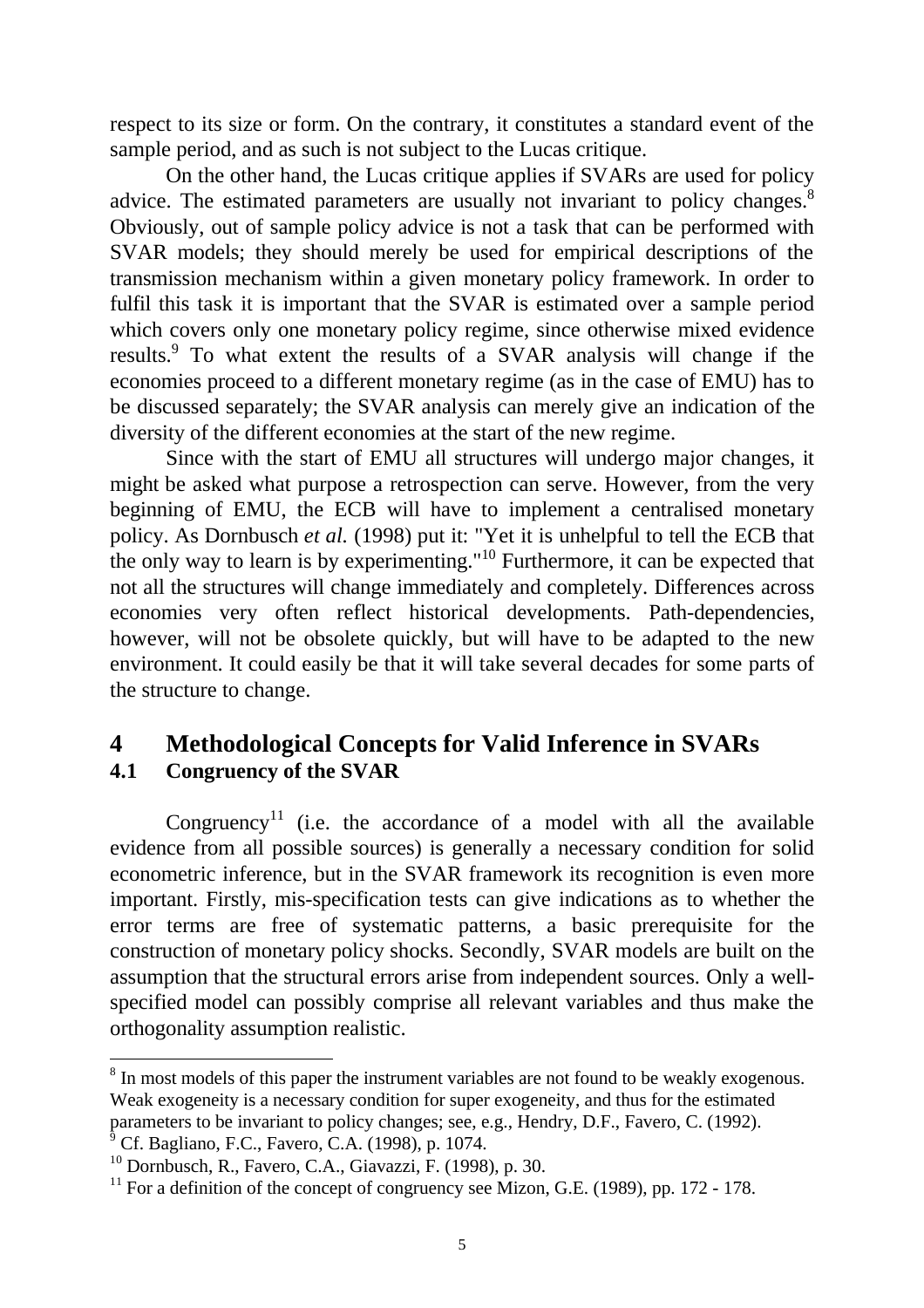#### **4.2 Inclusion of Dummy Variables**

As shown in section 2, the inclusion of dummy variables for special events is necessary to achieve a valid picture of the transmission mechanism. The omission of dummies where needed not only worsens the statistical fit of the model, but at the same time affects the economic interpretability of the shocks to the system.

#### **4.3 Choice of Variables / Data Characteristics**

The choice of variables that are to be included in the model has to be carried out carefully. Not only are their economic meaningfulness and interpretability important, but also their time series properties. The major point to consider along these lines is the stationarity of the variables. A common finding of unit root tests is that the CPI is I(2). In such a case, it is necessary to ensure that either second differences enter a standard VAR, or first differences (i.e. inflation rates) enter a Vector Error Correction Model (VECM)). The latter should be opted for if cointegration relations hold, because they contain valuable information which should not be ignored. Furthermore, as will be seen in section 4.5, cointegration relations give rise to identification restrictions that do not have to be imposed according to *a priori* beliefs, but result from data characteristics.

Additionally, it has to be ensured that a variable in the SVAR is able to deliver meaningful impulse responses. Difficulties in this respect can arise with variables that are not originally measured at the time frequency of the SVAR analysis. A variable that is measured at a lower frequency (e.g. annually) has to be distributed<sup>12</sup> over a higher frequency (e.g. quarterly). It has been shown that distribution of data series over a higher frequency can change the persistence properties of the data, $13$  and it can be doubted whether the resulting series preserve the interest rate elasticity. Hence it might not be advisable to increase the data frequency, as several studies do by breaking down US GDP from quarters to months, using the Chow-Lin  $(1971)$  procedure.<sup>14</sup>

Furthermore, the underlying measurement process of the time series has to be investigated. Quarterly GDP is in some countries measured rather crudely, thus possibly exhibiting imprecise interest rate elasticity and persistency properties. On top of this, some countries publish only seasonally adjusted data and apply very strong filters that do not leave much of the quarterly variability in the data. The use of quarterly GDP data for a European comparison could

 $12$  Distribution is the process by which a flow variable (like GDP) is broken down from a low frequency to a higher frequency, whereas interpolation refers to stock variables.

 $13$  See Jaeger, A. (1990), Dezhbakhsh, H., Levy, D. (1994).

 $14$  Bernanke, B., Mihov, I. (1995), Leeper, E.M., Sims, C.A., Zha, T. (1996), Bagliano, F.C., Favero, C.A. (1998).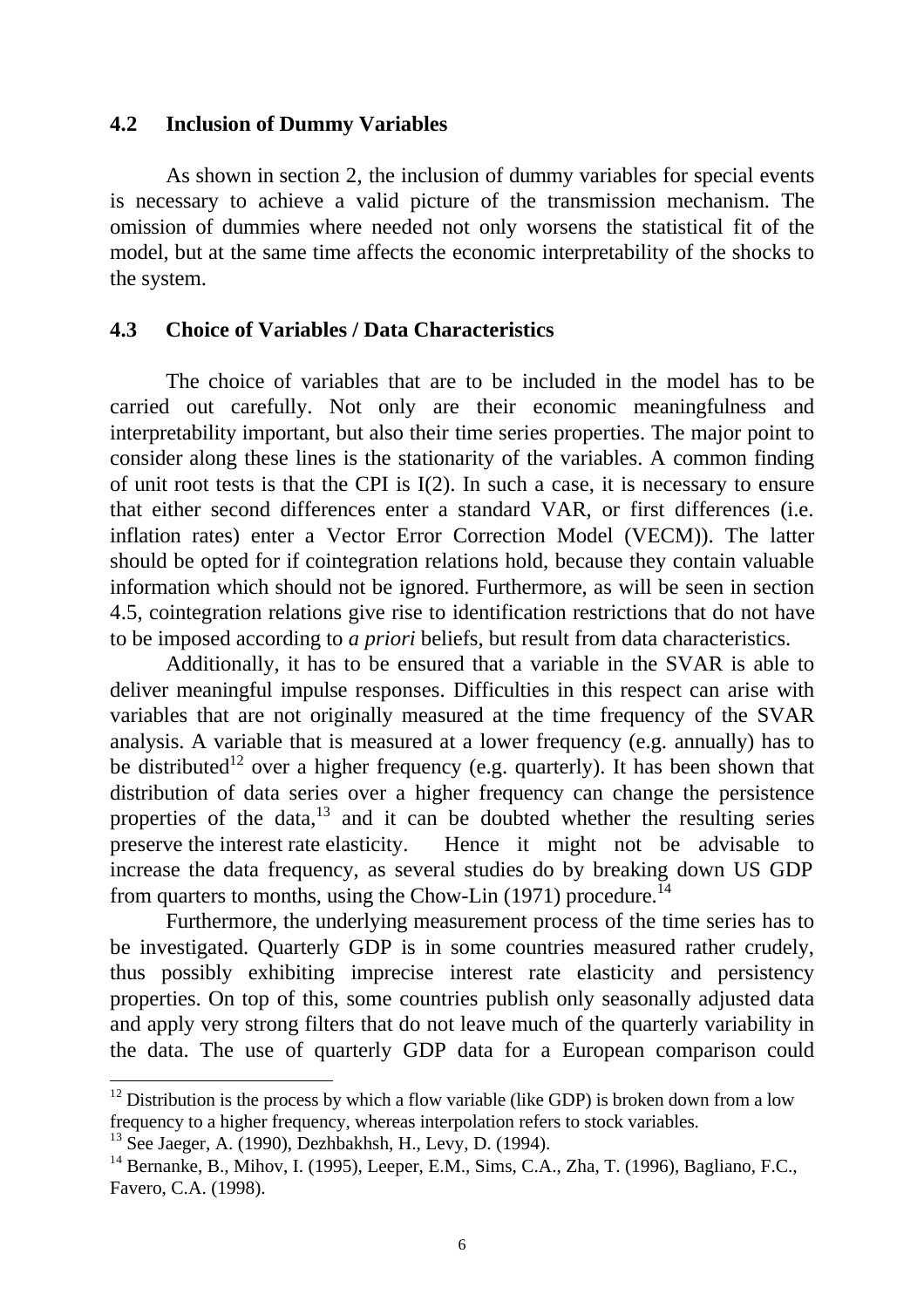therefore present a pitfall, with industrial production as preferable alternative for the output variable.

#### **4.4 Allowing for Heterogeneity**

The few comparative SVAR studies published to date estimate an identical model for each country in order to ensure that observed differences between countries cannot arise as "artefacts of the econometric methodology",<sup>15</sup> but reflect actual differences. However, modelling all countries as identical is equivalent to saying that the countries actually can fully be described by the same information set. The only heterogeneity that can come into play are differences in the parameters of the respective variables. The finding that the transmission mechanism is quite similar between countries therefore comes as no surprise. Instead, I propose to allow for heterogeneity in the models. The scope of this heterogeneity, however, is limited, because the models have to be comparable. It is obvious that for a comparison of the monetary policy transmission mechanism both instrument and goal variables have to be identical. Since all European CBs use short-term interest rates as their main tool, it is no limitation to impose a common feature in this respect.<sup>16</sup> The various CBs have different reaction functions, however, hence heterogeneity is a reasonable assumption for the information variables. This should be built into the models, be it by including the variables themselves or appropriate dummies (see section 2). Again, it comes as no surprise that Smets (1995), who used heterogeneous large-scale macroeconometric models set up by CBs to simulate the transmission process found significant differences across countries.

#### **4.5 Cointegration as an Identification Device - the KPSW Approach**

As King, Plosser, Stock and Watson (1991 - from now on KPSW) have shown, cointegration properties of the data can be used for identification purposes. A cointegrated VAR model, which is in its Vector Error Correction format: $17$ 

$$
\Delta X_t = \alpha \beta' X_{t-1} + \sum_{i=1}^{k-1} \Gamma_i \Delta X_{t-i} + \varepsilon_t,
$$
\n(4.1)

has the Granger representation

$$
X_t = C \sum_{i=1}^t \varepsilon_i + C^*(L)\varepsilon_t + A, \qquad (4.2)
$$

 $15$  Gerlach, S., Smets, F. (1995), p. 3.

<sup>16</sup> See Borio, C. (1997), p. 2.

<sup>&</sup>lt;sup>17</sup> See Johansen, S. (1995), pp. 45 - 49.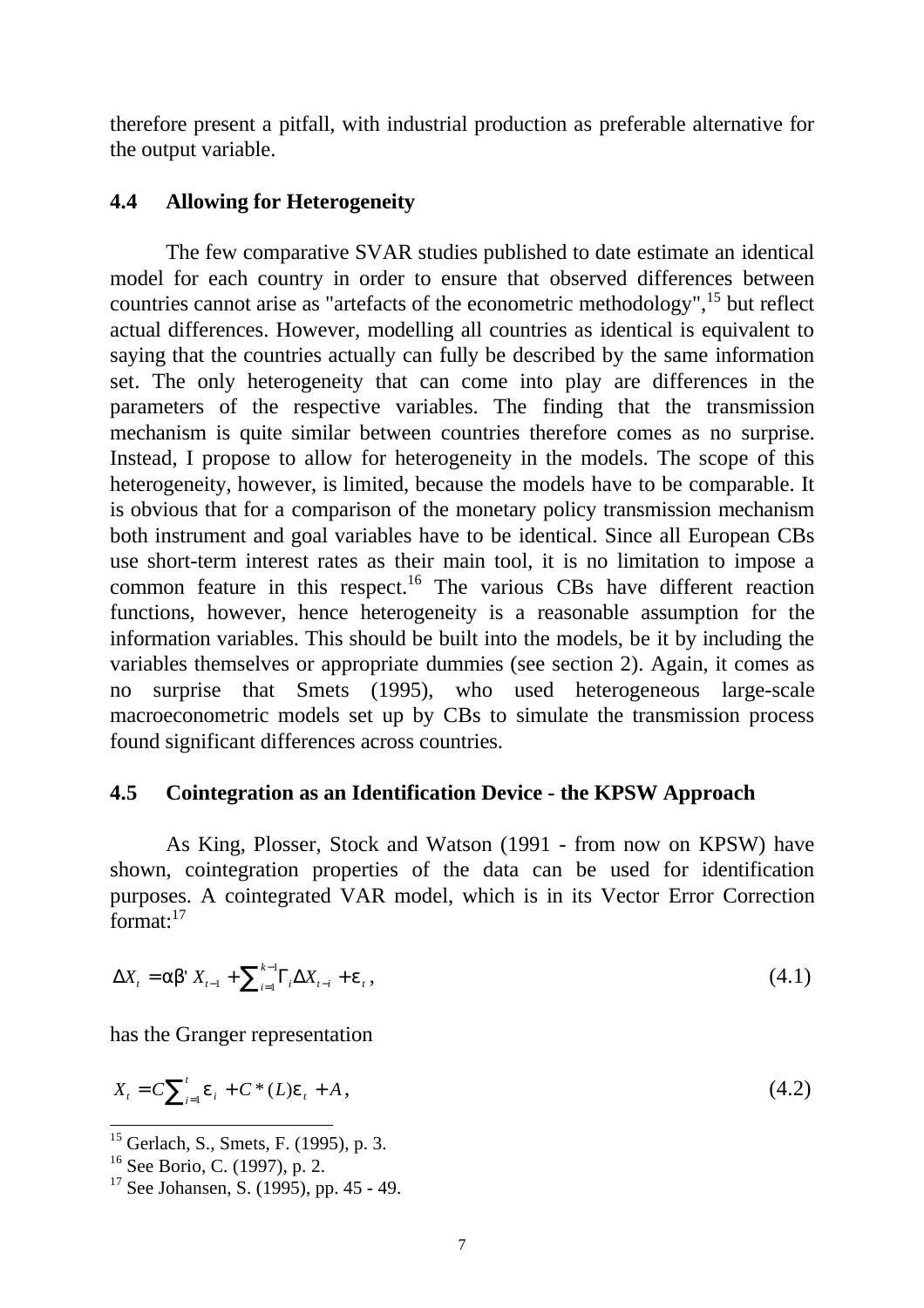where A depends on initial values ( $\beta' A = 0$ ), and  $C = \beta_{\perp} (\alpha_{\perp} \nabla \beta_{\perp})^{-1} \alpha_{\perp}$  with  $\Gamma = I - \sum\nolimits_{i=1}^{k-1} {\Gamma_i}$ 1  ${}^{1}\Gamma_i$ . (4.2) shows clearly that the model can be decomposed into two parts, the non-stationary common trends  $\alpha_{\perp} \sum_{i=1}^{t} \varepsilon_i$  and the stationary part of  $C^*(L)\varepsilon$ .

It is therefore obvious that by a rotation of the system we can find  $n-r$ (with *r* denoting the number of cointegration relations) shocks which shift the process permanently, and *r* transitory shocks, the influence of which causes merely a temporary shift of the process. The persistent shocks are found by the common trends, whereas the transitory shocks have to satisfy an orthogonality condition towards the C-matrix, such that the random walk component of (4.2) disappears. The idea behind KPSW is that it is possible to identify the system partially: Either the transitory or the persistent shocks can be identified, or both.<sup>18</sup>

The number of identification restrictions that have to be imposed can thus be reduced significantly. If only the shocks with permanent effects are of interest, then  $(n - r)(n - r - 1)/2$  identification restrictions are needed, compared to the normal  $n(n-1)/2$  restrictions. In particular, where there are  $r = n-1$  cointegration relations, no additional identification restrictions have to be imposed. Should the shocks of interest be the transitory ones, then  $r(r-1)/2$  restrictions are sufficient. Even if one is interested in tracing the effects of all shocks, the number of identification restrictions is smaller than in the standard methods. In this case, the KPSW procedure reduces the restrictions needed by  $rn - r^2$ .<sup>19</sup>

## **5 Empirical Results**<sup>20</sup>

## **5.1 The Empirical Models**

-

The empirical analysis is performed for 13 member states of the European Union. Greece could not be included because no appropriate interest rate series are available. For the case of Luxembourg a separate analysis was not performed, given that no asymmetry problems have arisen from the monetary union with Belgium.

 $18$  In this respect KPSW are in line with Blanchard and Quah (1989). They explain fluctuations in GNP and unemployment by two disturbances, one with persistent and one with transitory effects, but without referring to cointegration properties. For the analytical derivation of the KPSW procedure see their original article or Warne, A. (1993).

<sup>&</sup>lt;sup>19</sup>  $rn - r^2 > 0$ , since the existence of cointegration relations and common trends it is assumed, i.e.  $0 < r < n$ .

 $20$  The estimation of the model, the diagnostic tests and the test for cointegration relations were performed with PcFIML9.0, the estimation of SVAR and the impulse response functions were performed on RATS4.2, with the econometrics code based heavily on code by Anders Warne and Henrik Hansen.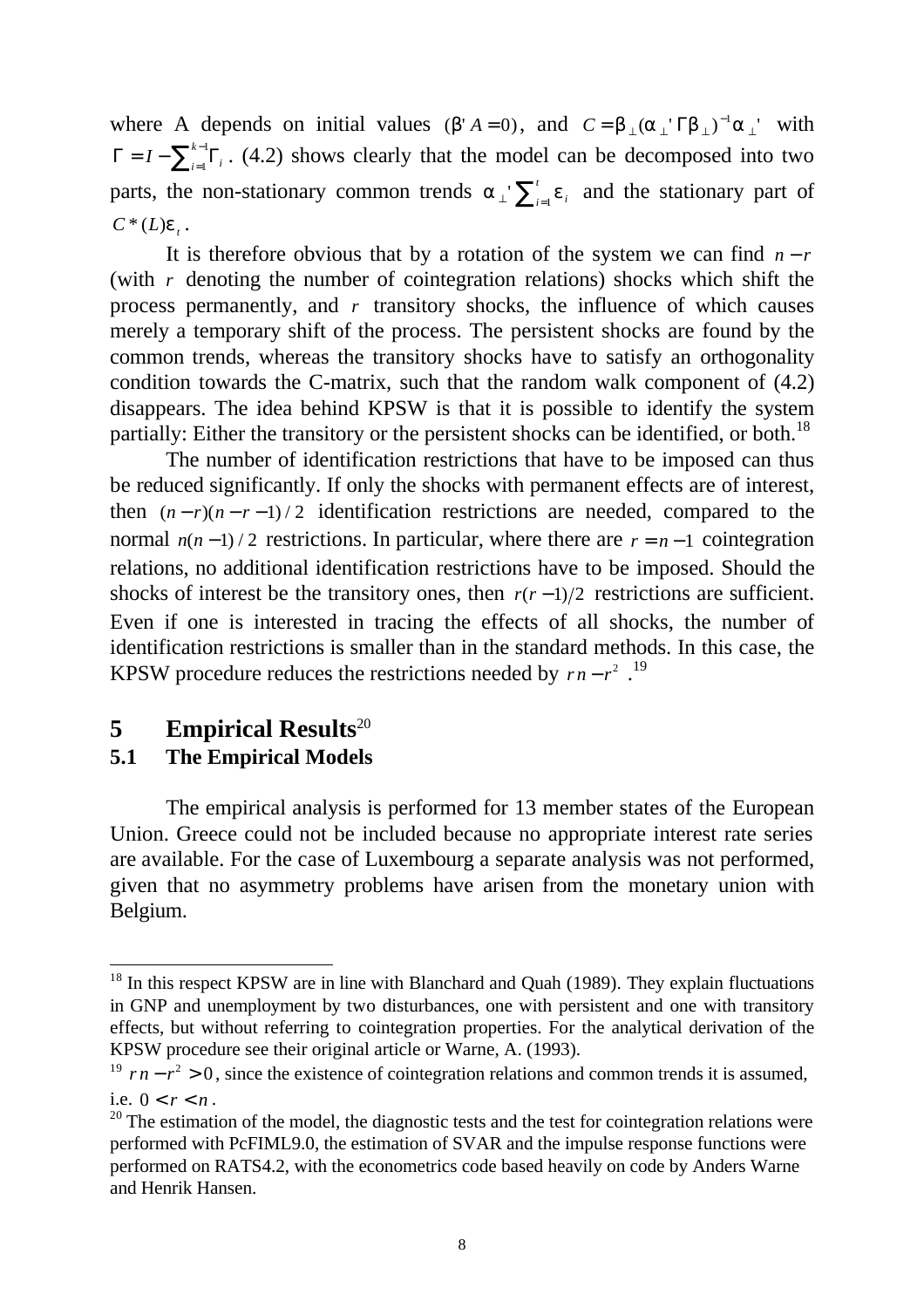The models consist of 5 variables, 4 of which are common to all countries. A short-term interest rate (with the exception of Portugal and Finland all three month interest rates) serves as instrument variable. The reason for this choice is that the main tools the respective CBs use for implementing their monetary policy consist in the interest rates at which they make liquidity available and other measures that relatively directly influence short-term interest rates. Real industrial production and inflation (measured by consumer prices in all countries but the UK, where RPIX-inflation is used instead) are the goal variables. The fourth variable in each model, an exchange rate (except for Austria, where the exchange rate against the DM is basically a flat line), is chosen according to the CB orientation (e.g. for Germany the DM/\$ rate, for France the Franc/DM rate, etc.). The fifth, an information variable, differs from country to country and is chosen to fit the respective CB's behaviour.<sup>21</sup> All data are quarterly and (if available) not seasonally adjusted. To correct for seasonality, a set of centred dummies is included in each model. All series are in natural logarithms (with inflation as  $\Delta^4$  ln(*CPI*)), except for the interest rates.

Mis-specification tests reveal structural breaks around 1984 for nearly all countries, coinciding with the emergence of the "hard" EMS. To ensure that models are stable and well-specified, the sample is thus restricted to 1984 to 1997 for most countries.<sup>22</sup> This very small sample seems to be the price to pay for economic meaningfulness. With the chosen sample size it is ensured that only one monetary regime is modelled, whereas by including data points before 1984, the picture would be distorted. $^{23}$ 

The lag length was found according to the LSE general-to-specific modelling strategy. It turns out that for all models a lag length of two is sufficient.

Common to all models is the interpretation of the cointegration relations. Each SVAR is a model of monetary policy, covering the systematic relations at work. Therefore, it has to be expected that one of the relations found in the model is a CB reaction function or policy rule. Hence one cointegration relation of each

 $21$  For detailed descriptions of each country's model see appendix. It turns out that a commodity price index, stated in US\$, is often a helpful information variable. Since they are determined in auction markets, commodity prices react much faster to news about future inflation than industrial or consumer prices. Econometric evidence finds strong evidence for commodity prices as good leading indicators of inflation (see Boughton, J.M., Branson, W.H. (1991)). Because the bulk of commodity trading is denominated in US\$, a conversion to other currencies would distort the price signals due to exchange rate movements.

<sup>&</sup>lt;sup>22</sup> This sample size is in line with the one used by Juselius, K. (1996 and 1997).

 $23$  However, for the UK this is not the case (see Artis and Lewis (1991)), because the sample includes periods of money targeting (abolished in 1986), exchange rate targeting (first informal, then explicit with ERM membership) and inflation targeting. Given that there is no way around the inclusion of more than one monetary regime to achieve a reasonable sample size, the estimation results have to be interpreted with caution.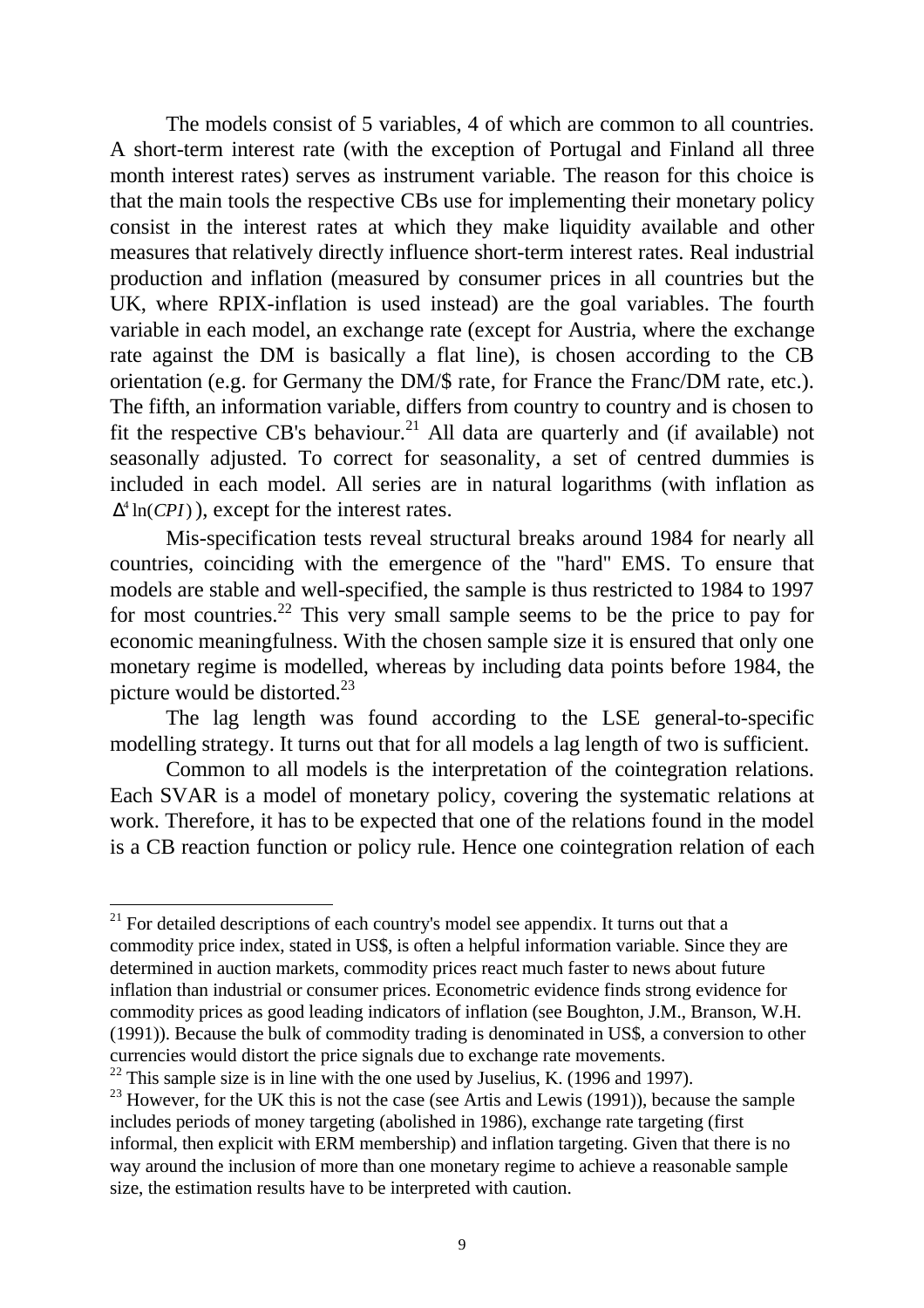model is interpreted as a CB reaction function, shocks to which are the monetary policy shocks under investigation.

Monetary policy shocks in the framework of these models are thus expected to be transitory.<sup>24</sup> Therefore the shocks to be identified are the transitory ones. Since two to three cointegration vectors are found for all the models, the number of transitory shocks is also either two or three. The number of identification restrictions,  $r(r-1)/2$ , turns out to be one or three. With two transitory shocks, one of these is interpreted as a demand shock. It is not restricted, i.e. it is allowed to affect all variables immediately. The second transitory shock is found to be the monetary policy shock. It is identified by a contemporaneous zero-restriction on output, which corresponds to an assumption that monetary policy cannot affect industrial production within one quarter.

#### **5.2 Impulse Responses for Each Country**

-

The impulse response functions for all thirteen countries are given in figures 1 to 13. They are responses to a  $1\sigma$  (negative, i.e. expansionary) monetary policy shock and provided with  $\pm 2\sigma$  error bounds.

The error bounds for most countries are relatively wide, with mostly insignificant impulse responses. This makes their interpretation harder, but not redundant. Especially the fact that all models find some sort of hump shaped output response and that the error bounds converge quickly for longer horizons restores the interpretability of the results. After all, this shows that monetary policy shocks do not have very large effects on the real economy - a conclusion which is furthermore supported by the low degree of price level stickiness found.

 $24$  Neither GDP nor inflation are generally believed to be affected permanently by nominal shocks (and the same holds true for the information variables added for each country). Underlying is the implicit assumption that prices adjust to changes in the money stock. If the money stock doubled, then prices would adjust and eventually end up being doubled. Then the monetary injection would be digested, and *ceteris paribus* inflation would go down to the preshock level again. Any effects on real variables can also only take place in the interim period.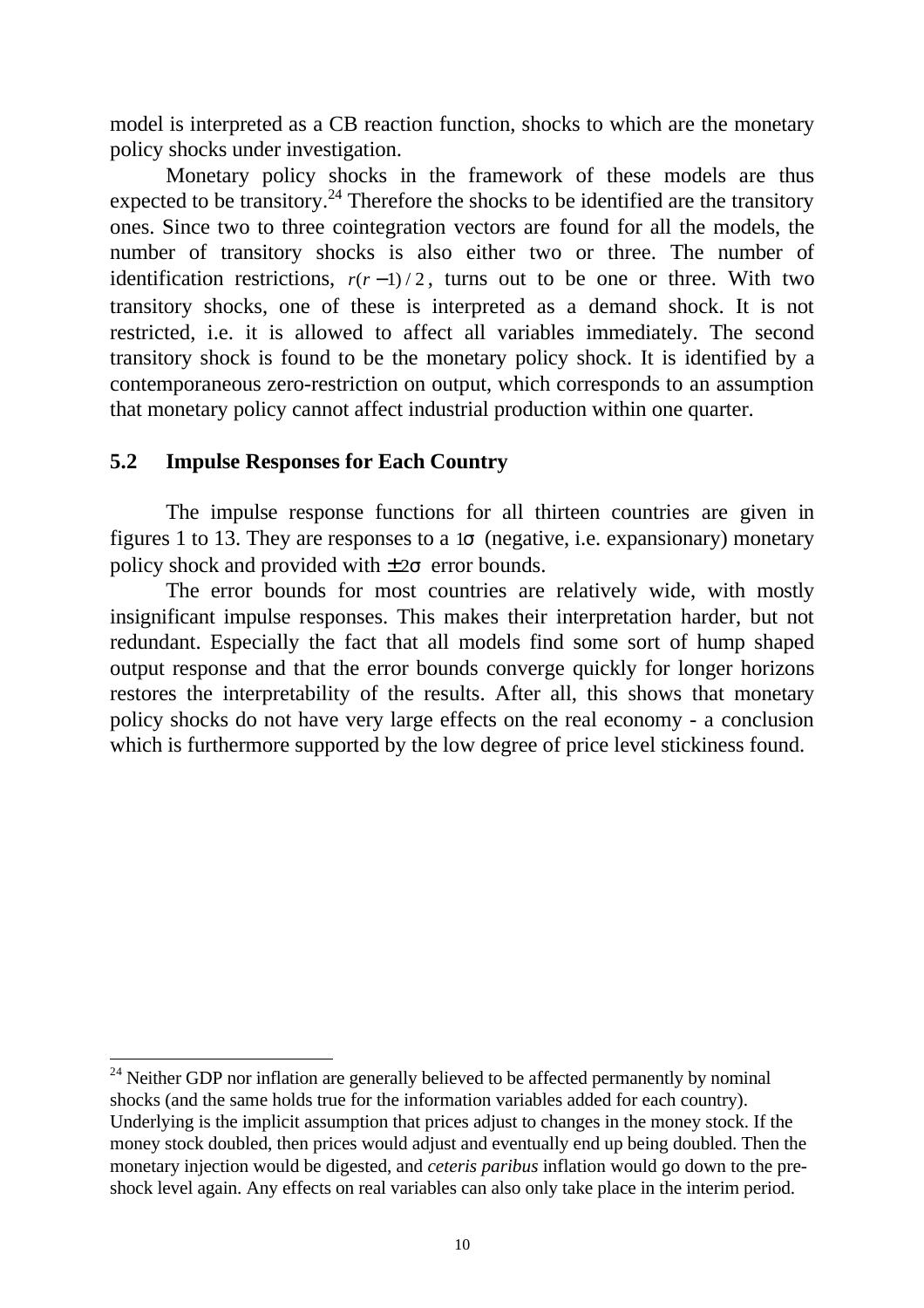





Figure 2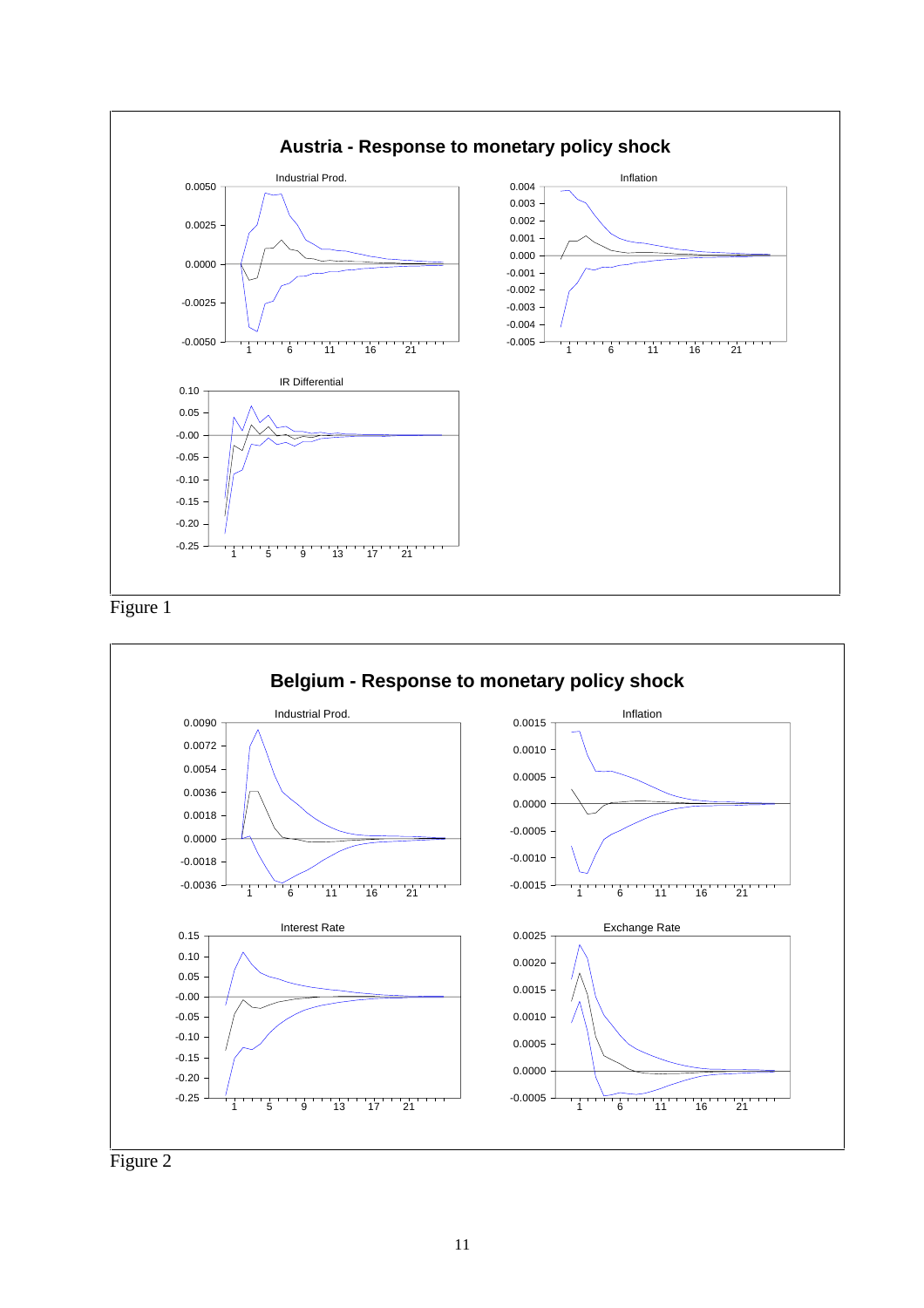





Figure 4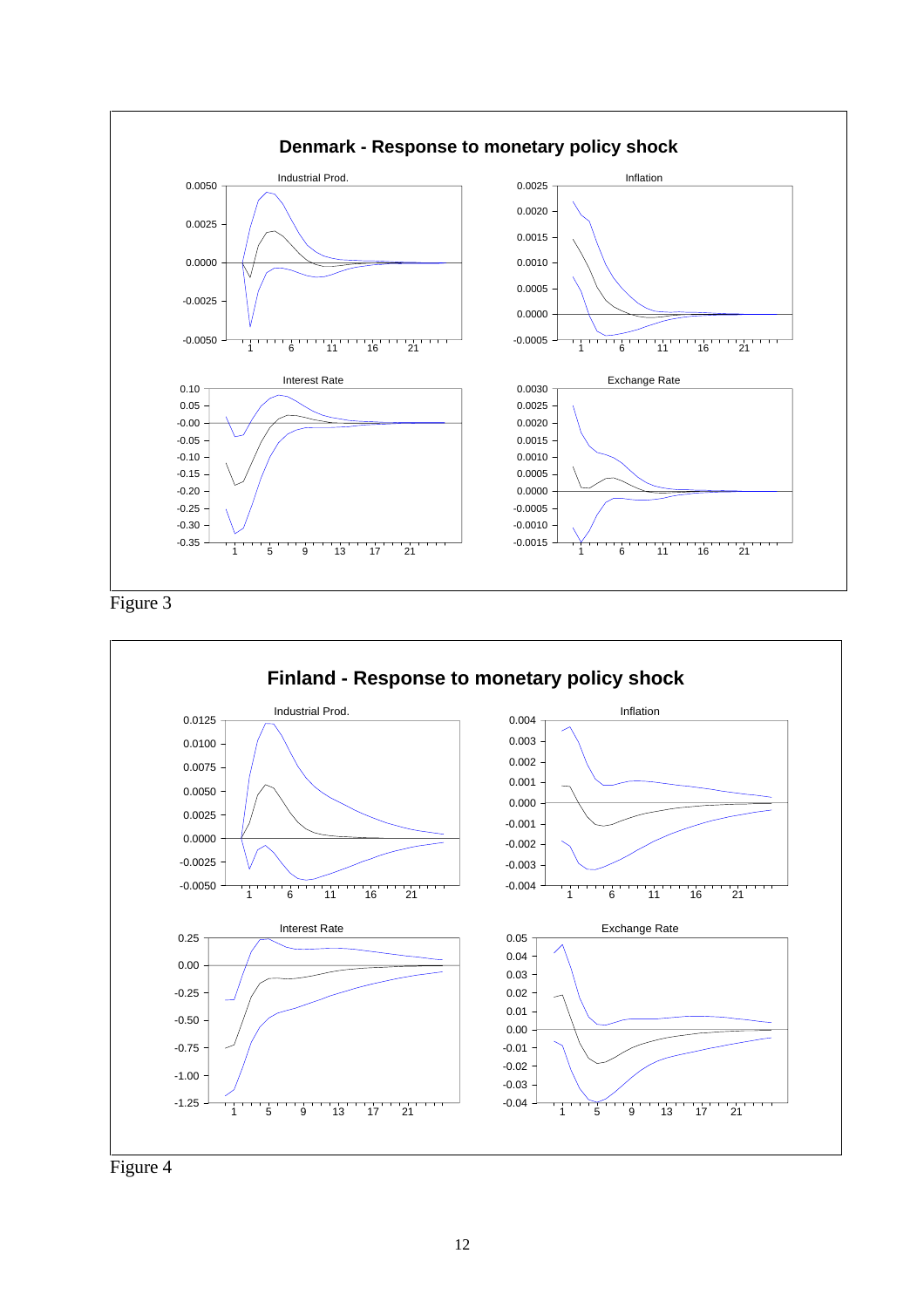





Figure 6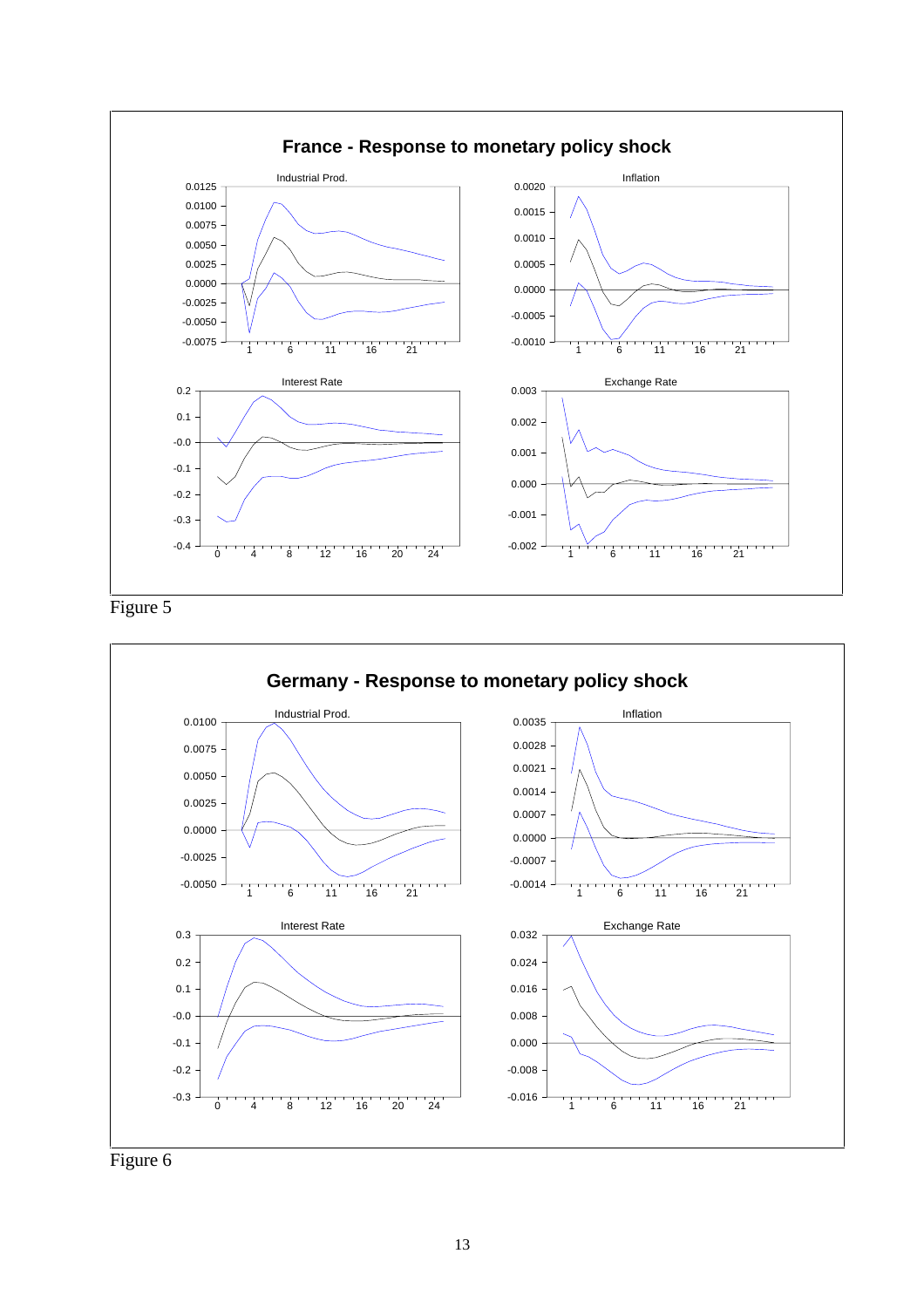

Figure 7

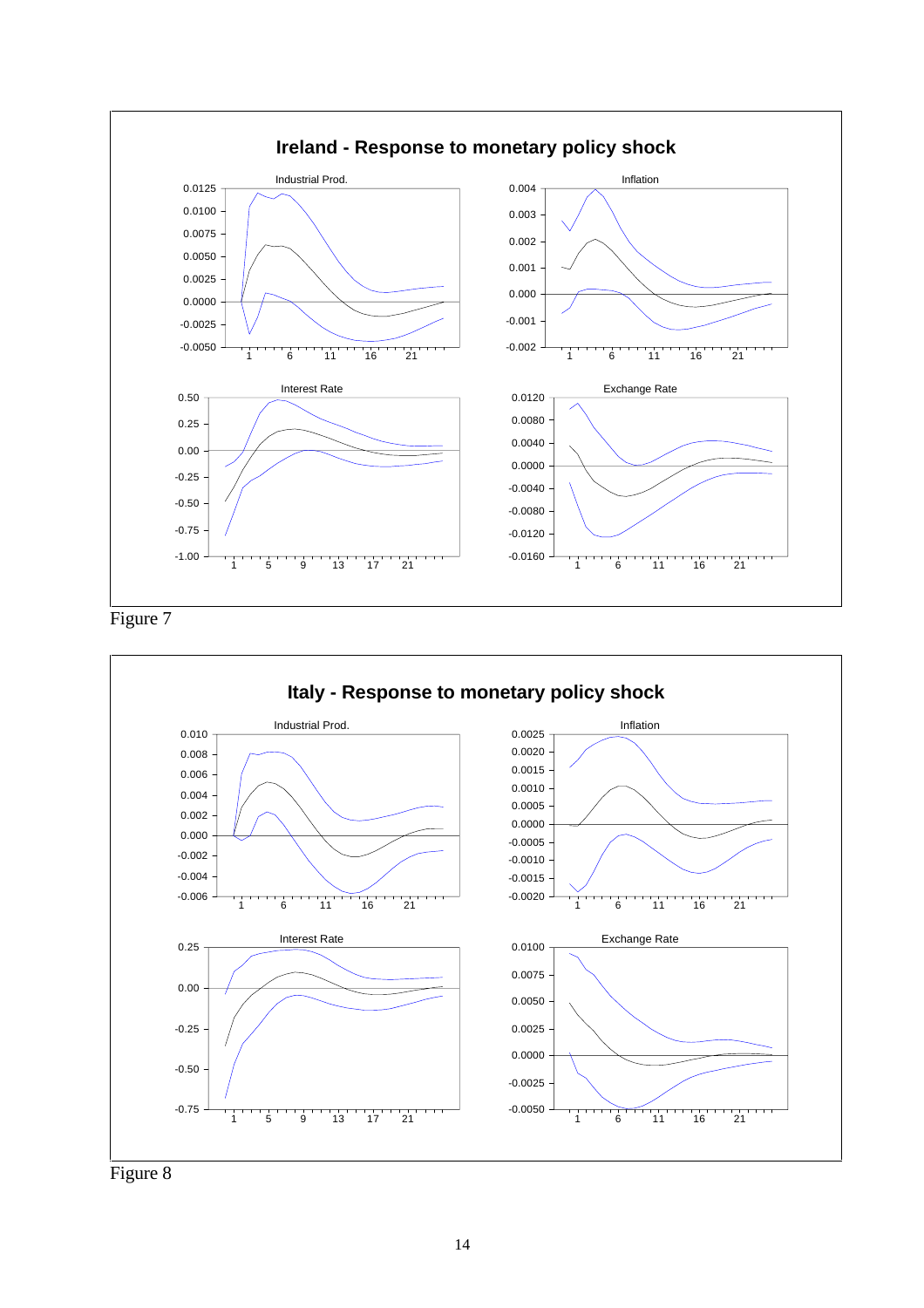



Figure 10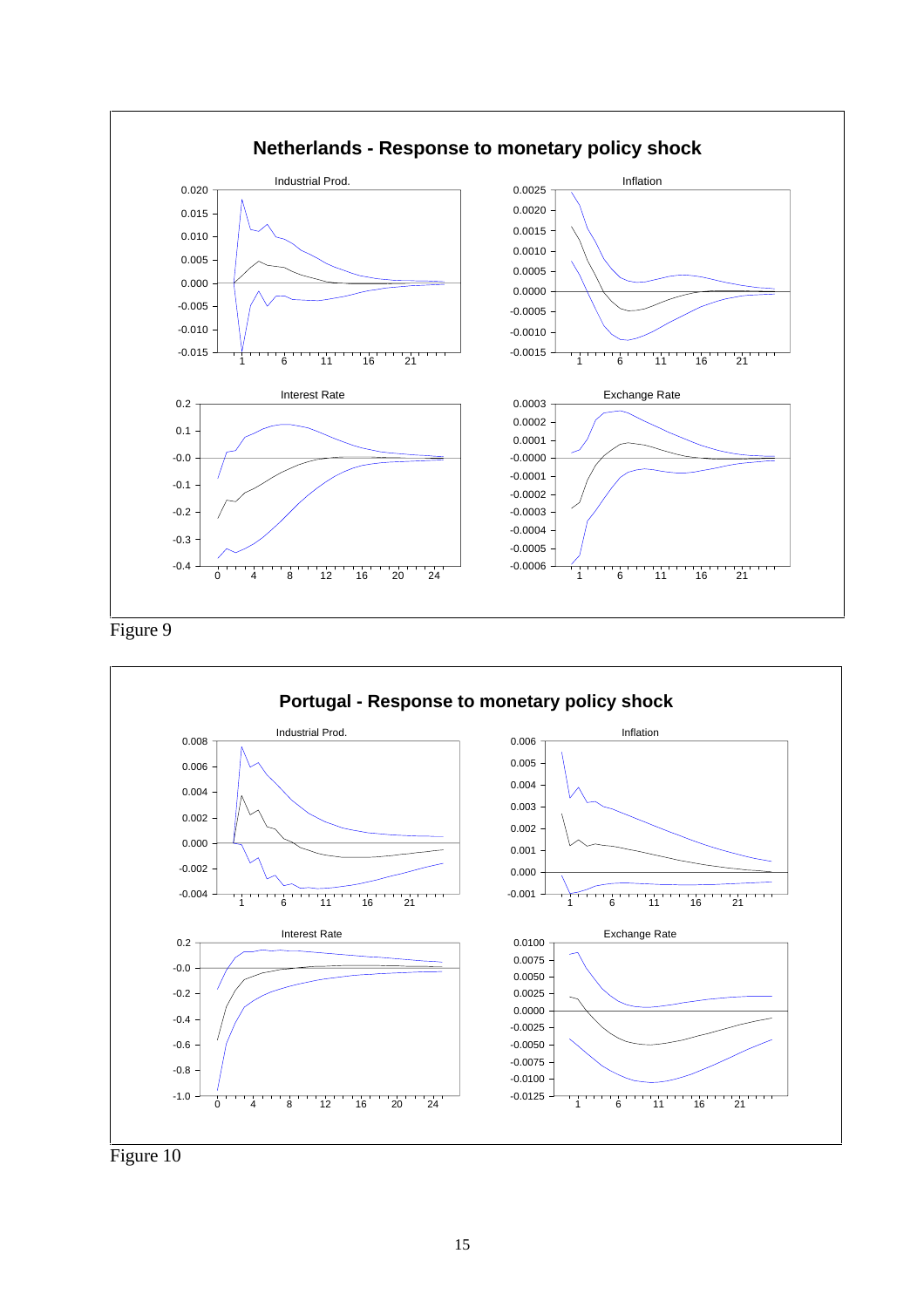



Figure 12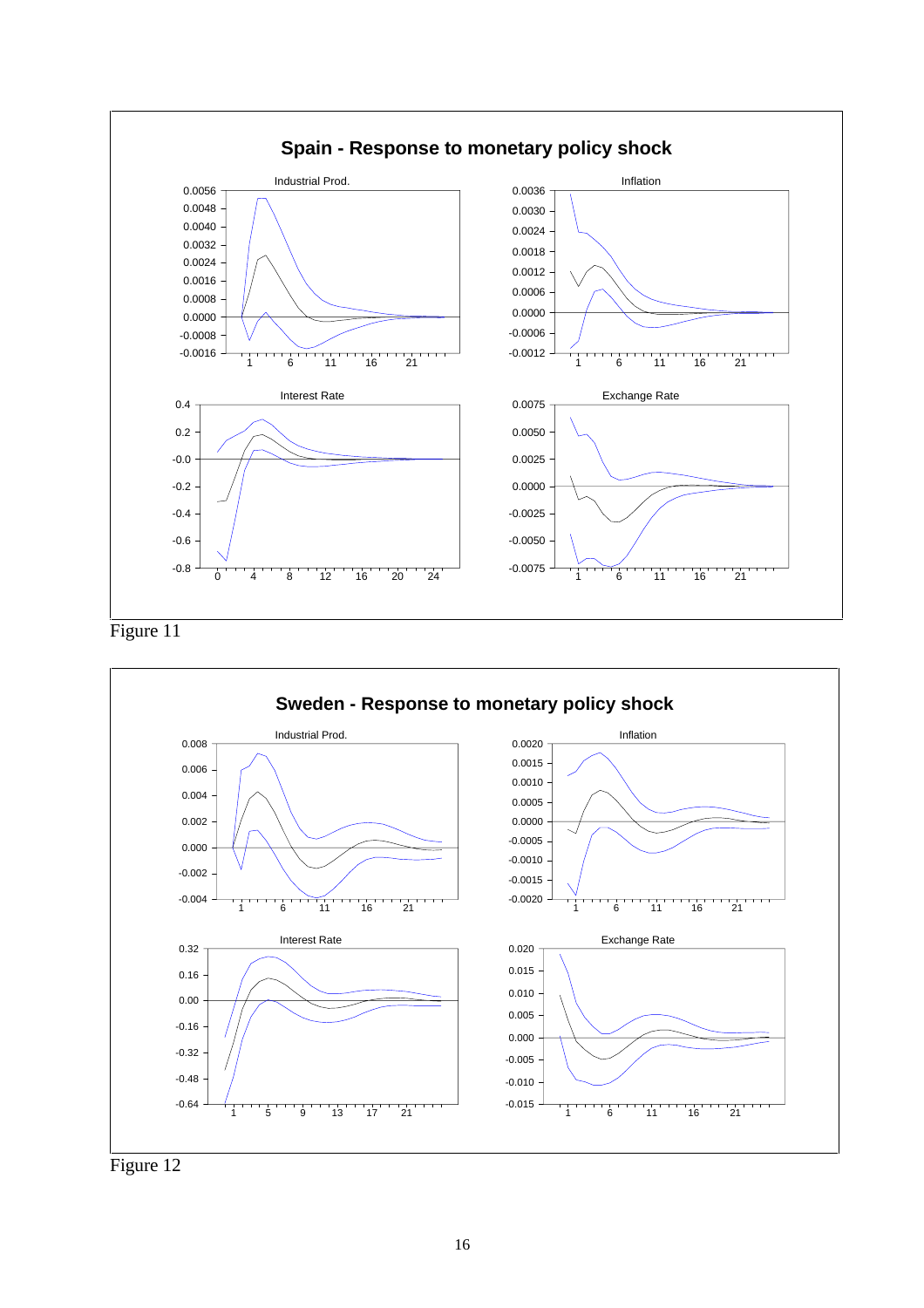

Figure 13

#### **Austria**

The Austrian CB maintained a credible peg of the Schilling to the DM. The exchange rate is therefore basically flat, and thus without informational content for the econometric model. It was therefore discarded to maintain degrees of freedom. As a consequence of the peg, Austrian interest rates followed those of Germany very closely. Obviously, the short-term interest rate cannot be regarded as a policy instrument. It is hence redefined as the interest rate differential with respect to Germany, and the German short-term interest rate included as information variable. However, the magnitude and number of independent and unsystematic Austrian monetary policy actions is so limited that the small effects found are furthermore subject to very wide standard error bounds. After all, this result is not surprising. Having given up the independence of monetary policy, no major influences on real variables can be expected. A similar pattern is found for the Netherlands, too, but to a lesser extent.

## **Belgium**

Belgium delivers surprising results. Monetary policy shocks have a significant impact on industrial production, the magnitude of which is relatively large. That no significant impact on inflation is found might have to do with the widespread use of indexation over parts of the sample period. Also in the case of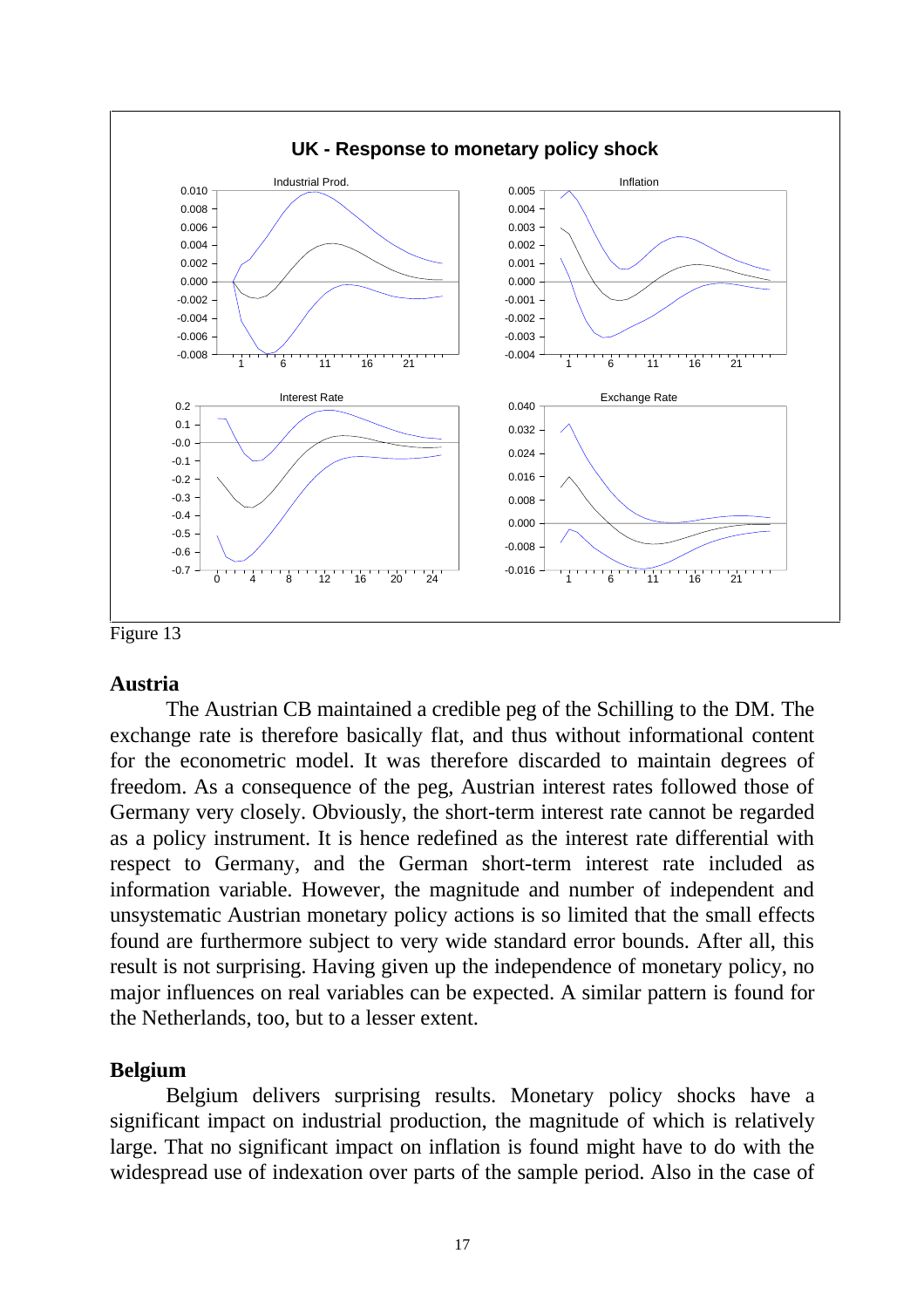Belgium, the German short-term interest rate is a natural candidate for the fifth variable in the model. Interest rate differentials with Germany have been small, especially before the widening of the ERM-exchange rate bands.

## **Denmark**

For Denmark as a small open economy it is obvious that the CB has to watch external developments very closely. Danish interest rates are strongly influenced by international factors, which is why the long-term interest rate performs very well as information variable for the Danish monetary policy framework. Given that Denmark's monetary policy in the 1980s was mainly concerned with the fiscal and external position, it did not focus as strongly on the exchange rate against the DM as, say, the Netherlands or Austria did. The humpshaped response of output to monetary policy shocks is therefore stronger.

## **Finland**

The Finnish CB's concern about the recession of 1990-94 is mirrored in the impulse responses. In the first quarter of 1990, Finland's worst post-war recession initiated, leading to a fall in GDP by 15%, and driving unemployment up from 3.5 to 19%. The recession furthermore was very long-lasting, finding an end only four years later, in 1994:I. Accordingly, monetary policy shocks hardly influence inflation, whereas the influence on output is very close to being significant. This recession can also explain why the interest rate trajectory follows such a smooth path in Finland. Being concerned about the economic performance, the interest rate changes by the CB turned out to be much more persistent than in other countries.

## **France**

Of interest in the model for France is the fact that there is no "price puzzle". Most studies of France (with the exception of Smets (1997)) have been unable to get rid of this perverse reaction of French prices to monetary policy shocks.<sup>25</sup> The persistence of the price puzzle in France seems to be caused by the choice of the output variable. All studies with GDP as output variable encounter the problem, contrary to Smets and the present study where industrial production data are used. Preliminary versions of this paper with GDP as the output variable always found puzzling evidence, no matter what variables were included into the SVARs. As soon as industrial production was used instead, the impulse responses looked much more reasonable. It happens to be that French GDP is published on a seasonally adjusted basis only, hence the points made in paragraph 5.3 directly apply. Either the data measurement process or the seasonal

<sup>-</sup><sup>25</sup> See Sims, C.A.(1992), Gerlach, S., Smets, F. (1995), Levy, J., Halikias, I. (1997).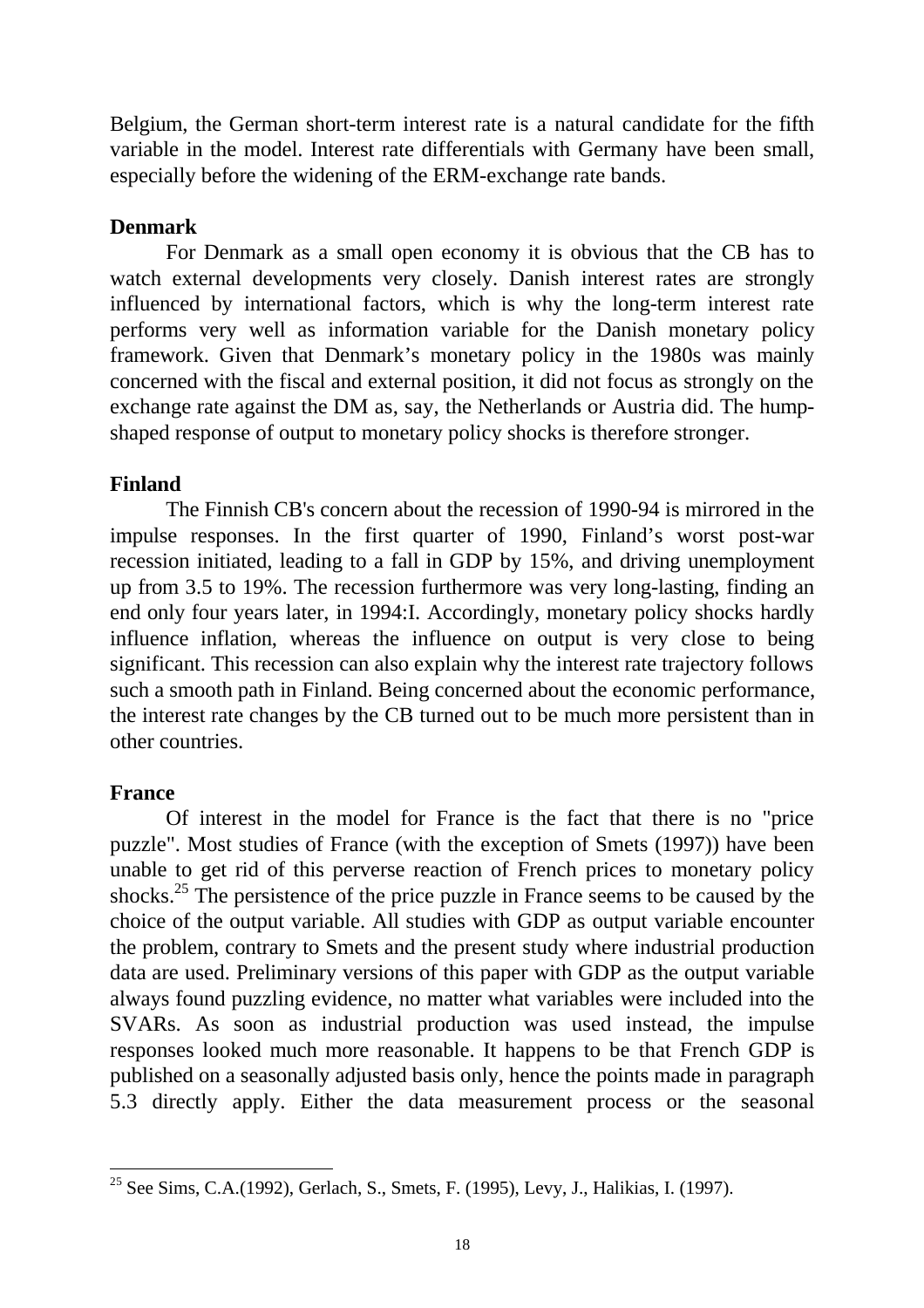adjustment make French GDP data inappropriate for impulse response analyses in a monetary policy framework.

## **Germany**

For Germany the responses to a monetary policy shock are relatively strong, and subject to narrower error bounds, indicating that such shocks are relatively effective in comparison with the other countries under study. Even though the DM was a member of the ERM and no capital controls were in place in the sample period, the Bundesbank was able to pursue a relatively independent policy. This is due to the size of Germany and the role of the DM as anchor currency in the ERM. The latter gave the Bundesbank one more degree of freedom. It concentrated on fewer goals, thus being more effective in each area. With the Bundesbank's major concern being inflation, a fifth variable in the model is preferably one that can give indications of inflationary pressure, like for example a commodity price index. The exchange rate in the model is the DM/\$ rate, given that the sample includes both the Plaza and Louvre accords.

## **Ireland**

In the sample period, Ireland was a member of the ERM, which meant that the CB of Ireland had to focus on the exchange rate against the DM. At the same time, it looked closely at the exchange rate against the Pound Sterling, because the UK is still the main trading partner for Ireland (albeit with decreasing importance).26 Because the UK was for most of the sample period not a member of the ERM itself, stable exchange rates within the ERM did not automatically stabilise the exchange rate against Sterling. Accordingly, the CB of Ireland did not have many degrees of freedom to pursue independent policy goals other than exchange rate stabilisation. As a consequence, the magnitude of both the output and inflation responses is very small.

## **Italy**

The output effects of monetary policy shocks in Italy at first sight seem surprisingly significant, given that the Bank of Italy very often had to focus its attention on maintaining a stable exchange rate to the DM. This can be explained with the capital controls that were in place up to 1990, i.e. for half of the sample period, and with Italy's wider exchange rate bands of ±6% in the ERM. Inflation responses are insignificant, possibly due to indexation practices over parts of the sample. Another feature of the Italian impulse responses that will be seen in the direct comparison of magnitudes between all countries is that the effects are

<sup>-</sup> $26$  That the Irish Punt is still strongly influenced by the Pound Sterling, even though it is a member of the ERM, could be seen in 1996/97. When the Pound Sterling appreciated against the ERM currencies, the Irish Punt followed suit, thus appreciating itself against ERM currencies.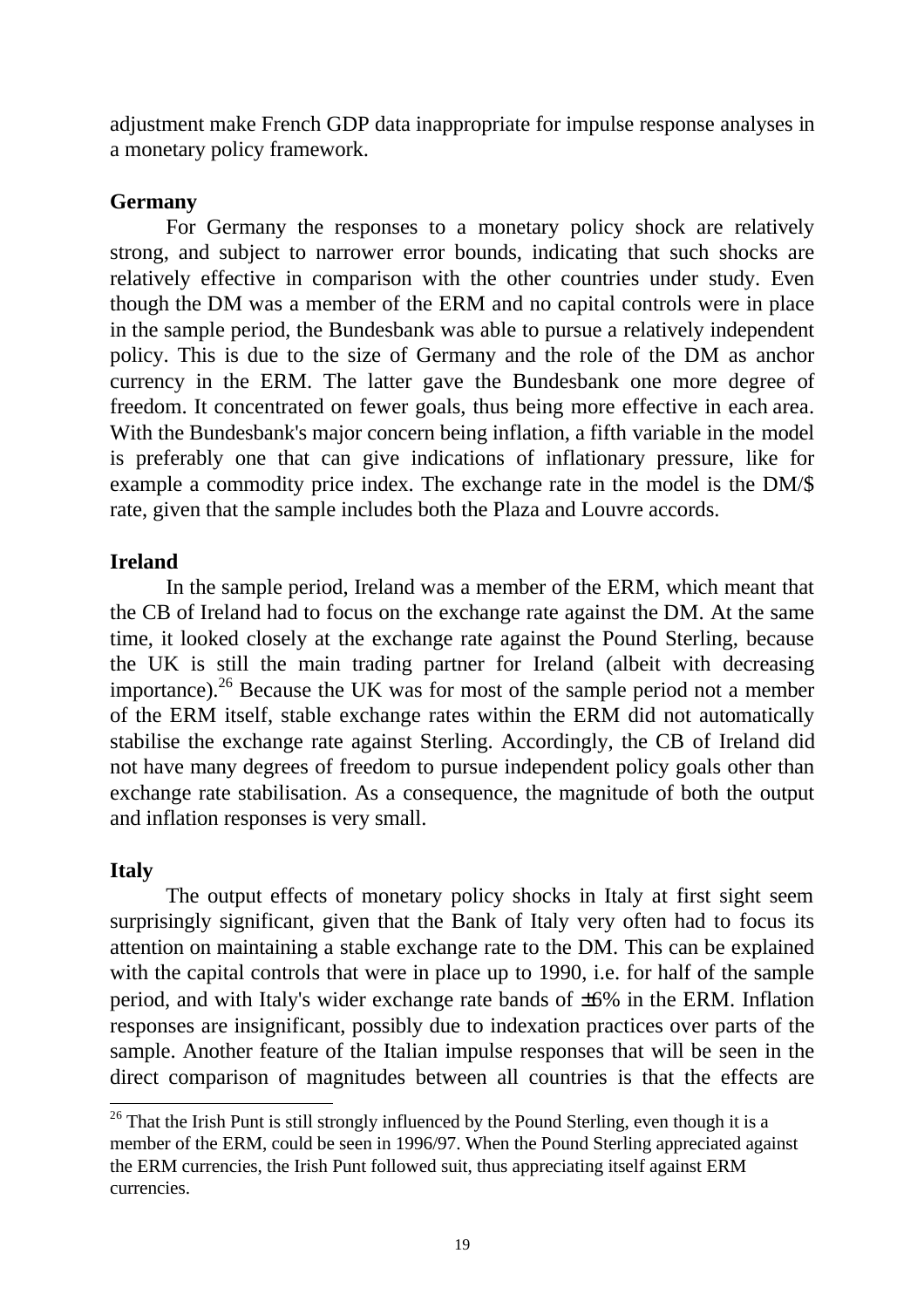relatively small. This finding, however, is not very surprising. Italy's huge public debt is mainly held within the country. An interest rate change will therefore at the same time affect private income via interest payments on public debt. Interest rate decreases lower the interest income of economic agents, which counteracts and partly offsets the monetary policy effects.

#### **Netherlands**

Given the peg of the Guilder to the DM, the German short-term interest rate is an obvious candidate for the information variable, like in the case of Austria. Dutch monetary policy was mainly determined by the Bundesbank, such that monetary policy shocks do not exert any significant effects on output. The findings for the exchange rate resemble an exchange rate puzzle, but can be neglected, firstly because the reaction is not significant, and secondly because the magnitudes involved are tiny, comparable in size only to those of Austria.

## **Portugal**

The model for Portugal shows significant responses to monetary policy shocks. Up to 1992, capital controls enabled the Portuguese CB to exert some influence over the economy. Overall, monetary policy impulses are transmitted quickly and efficiently. The price responses are basically immediate, with the bulk in the first quarter. Also the output reaction is very quick: the peak is reached in the second quarter after the monetary policy impulse.

## **Spain**

Spain is an outstanding country in this study with respect to the fifth, information, variable in the SVAR. The focus of the CB on ALP, a money aggregate which measures active liquidity in the private sector seems to be so strong that the estimation results improve markedly if ALP is included as information variable. Therefore Spain represents the only country in this study where the inclusion of a money aggregate is necessary to describe the settings of monetary policy. The pattern of the resulting transmission mechanism is as expected, with no particular idiosyncratic characteristics.

## **Sweden**

A mixed picture results for Sweden. Whereas the interest rates are amongst the fastest in Europe to return to baseline, Sweden falls into the slow group with respect to the inflation response. Regarding output, Sweden is again a fast transmitter. Compared to Finland, several similarities occur. But there, too, the evidence is not clear: in terms of persistence of the output trajectory, Sweden and Finland are very diverse.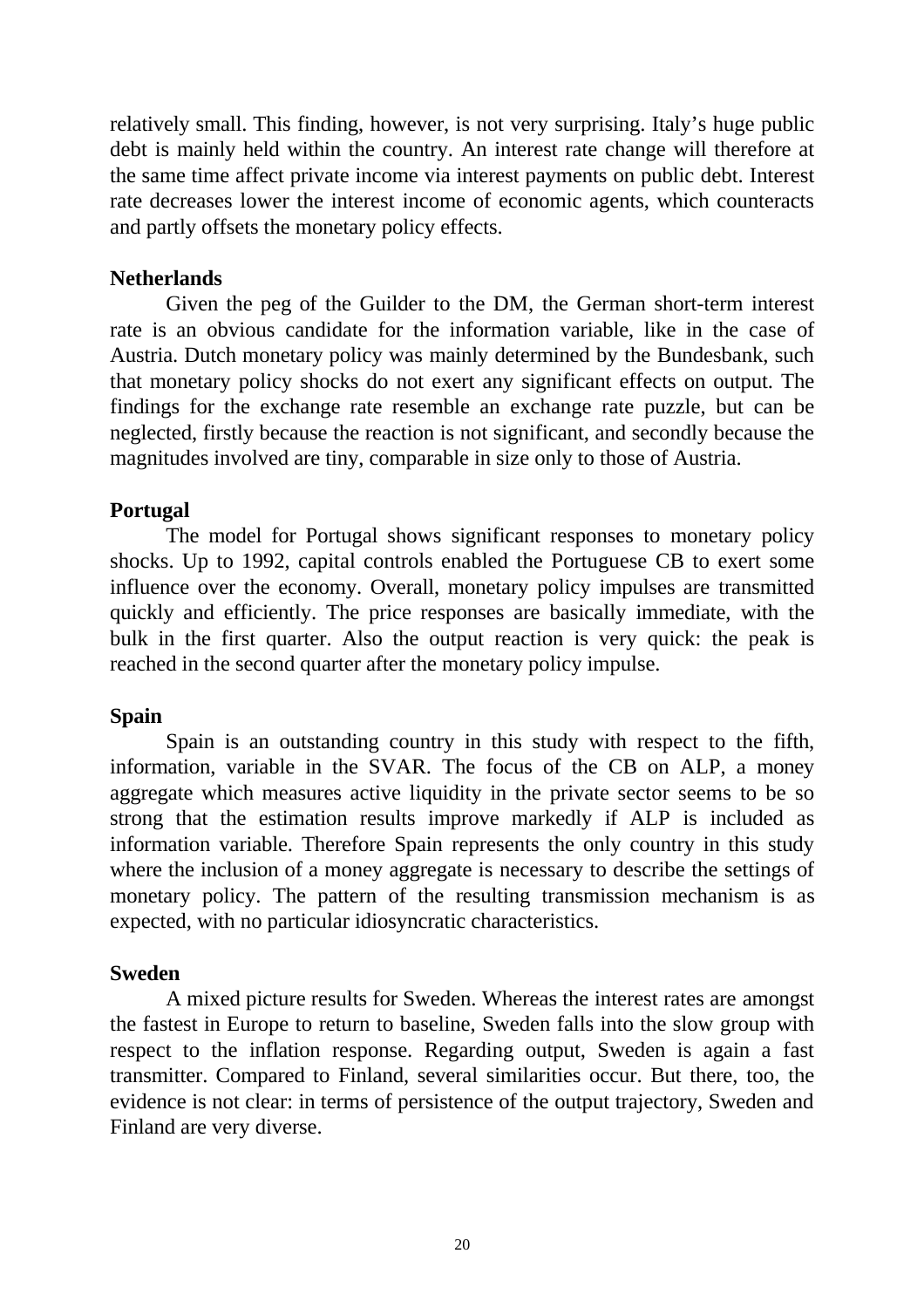#### **United Kingdom**

The impulse responses for the UK deliver surprising results because they do not show a quick reaction of output to monetary policy measures. Economic agents in the UK are very vulnerable to interest rate changes because mortgages outstanding are much higher than in the other countries and furthermore mainly issued with variable interest rates. Interest rate increases immediately lower agents' income because of higher interest payments to make. This income effect should magnify the direct monetary policy effect, and thus lead to a strong and immediate reaction of output. The impulse responses here confirm a strong reaction, but do not find it to be immediate. This finding (which is also reported by Barran *et al.* (1996, p. 12)) can be explained firstly, as has been mentioned earlier, because several monetary policy regimes are covered by the sample period, thus giving a distorted picture. Secondly, industrial production might not be the sector of the economy that is affected most if agents have to reconsider their spending decision.

One word concerning the inflation measure: for the UK, the price basis on which inflation is defined is not the consumer prices, but RPIX, retail prices on all items excluding mortgage interest. Otherwise, the inflation response to an interest rate shock could have been distorted: consumer prices in the UK include mortgage interest payments. As said above, these play a major role and thus increase inflation measures following an interest rate increase. A price puzzle would result. The Bank of England itself has declared RPIX as the relevant price measure which it targets; hence it makes sense to judge monetary policy according to this measure. The impulse responses show that by choosing RPIXinflation it was possible to avoid a price puzzle.

## **5.3 Extension to GDP Responses**

-

In order to investigate to what extent the results of section 5.2 can carry over if industrial production is replaced by GDP, the model for Germany is reestimated. German GDP is available on an original, not seasonally adjusted basis, which can be taken as an indication that the data can be used meaningfully in a quarterly impulse response analysis, without suffering from the problems of section 4.3. Industrial production is more capital-intensive than, say, services are and thus GDP is. Therefore it can be expected to be more interest rate elastic than GDP. Additionally, the share of tradables in industrial production is higher than in GDP. As a consequence, industrial production should show the stronger and quicker reactions to monetary policy shocks, due to a direct interest rate channel and an exchange rate channel.<sup>27</sup> This is indeed the case, as can be seen in figure 14.

 $27$  This stylised fact is for example found for the UK by Ganley and Salmon (1997).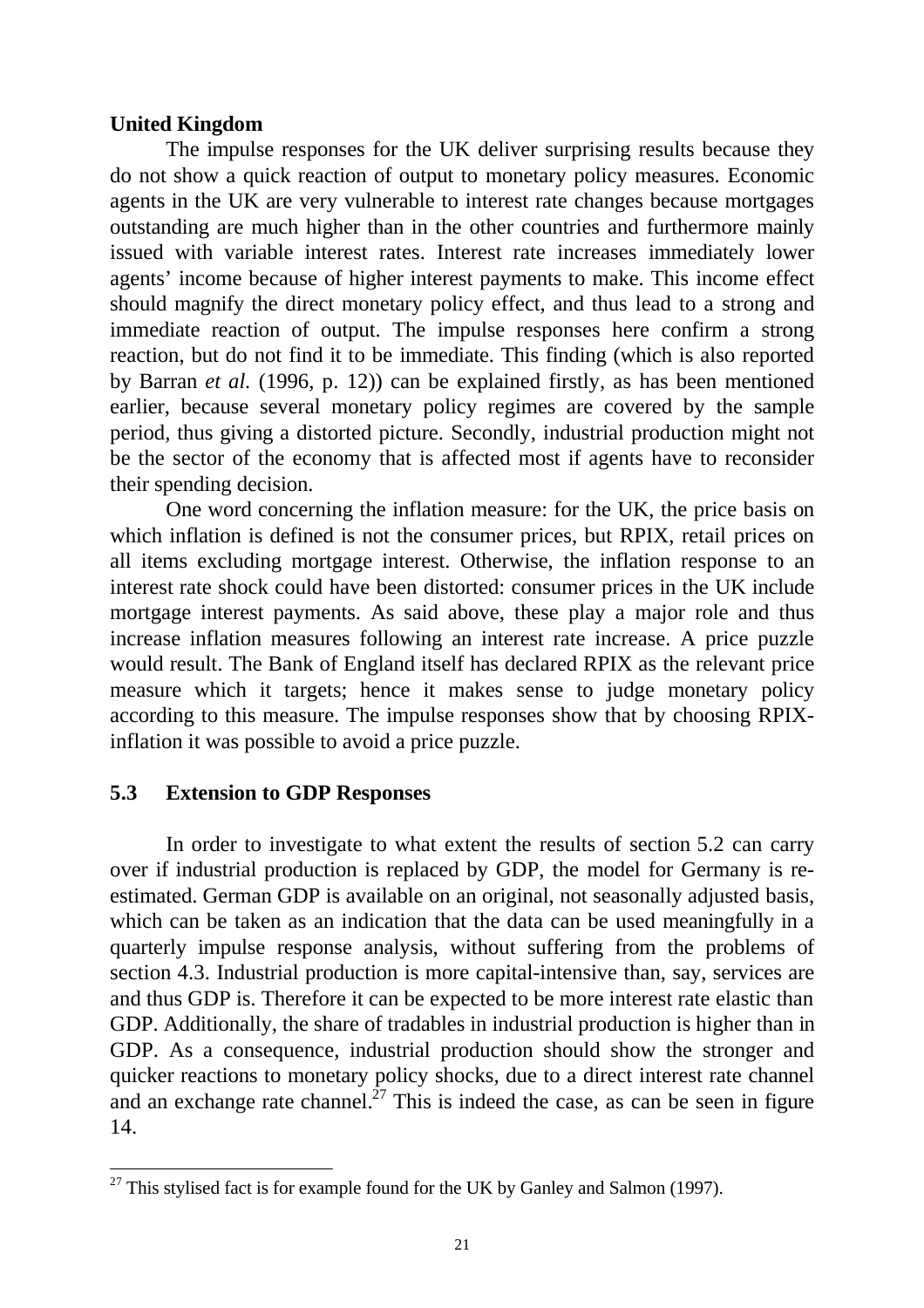

Figure 14: Responses of German industrial production vs. GDP to a monetary policy shock

#### **5.4 European Comparison**

In order to compare the transmission mechanism across countries it is important to standardise the size of the respective monetary policy shocks. In section 5.2 each shock was calculated with respect to its own standard deviation. Obviously, the size of the corresponding interest rate impulse differed greatly from country to country. For example, a shock in France and Germany amounted to a 12 basis point change in the interest rates, whereas in Finland the interest rate jumped by 75 basis points. In the following, the shocks will be standardised with respect to their magnitude, namely to a 10 basis point change.

A comparison also has to consider that in the original estimations the interest rate trajectories differ across countries, whereas in EMU all countries will face the same interest rate, and thus an identical trajectory. To allow for this, the following analysis is based on a standardised interest rate trajectory, namely the German one. This may sound critical, because national feedback mechanisms are restricted to be identical. However, the results are basically unchanged by this standardisation exercise.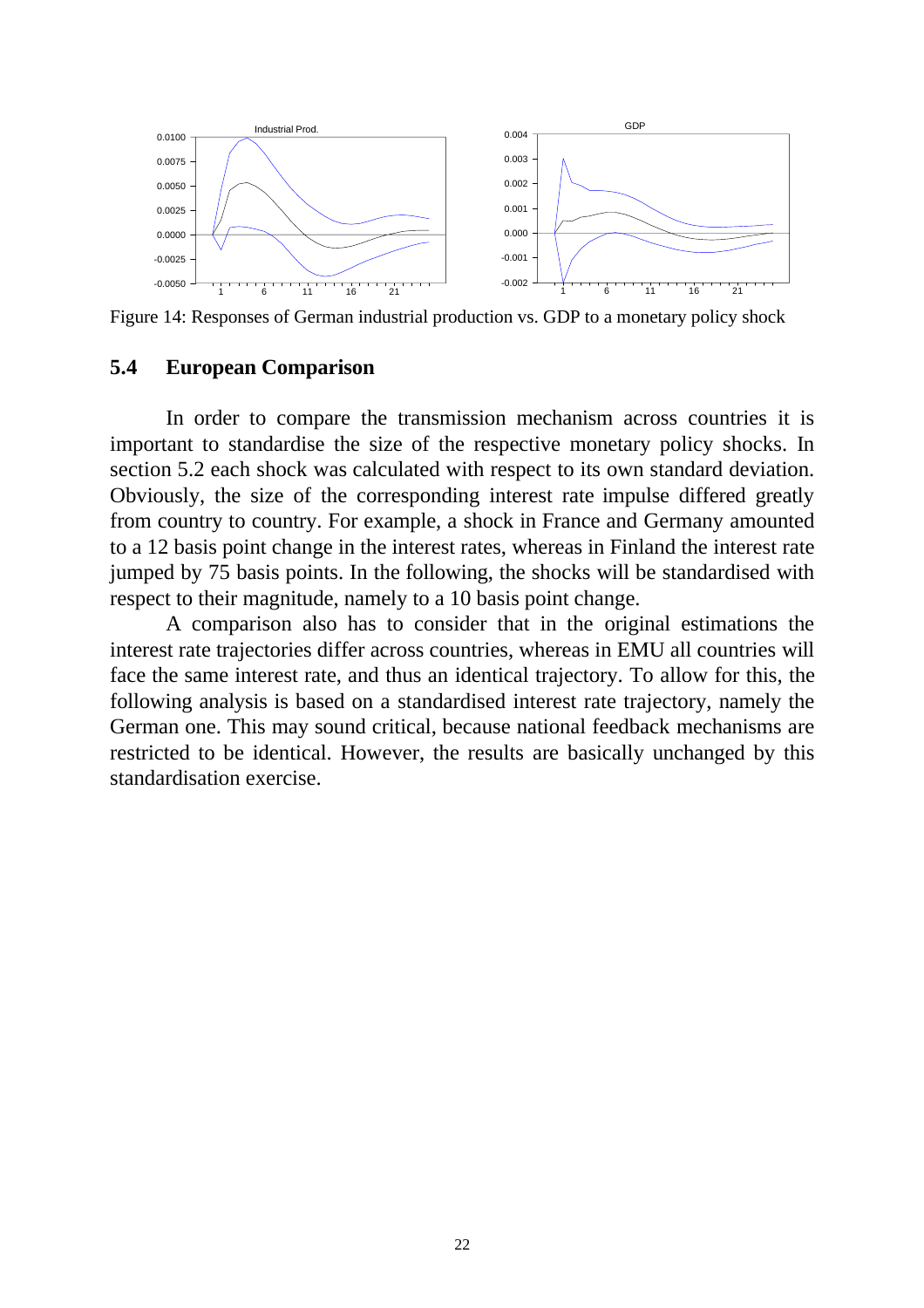

Figure 15: Output responses to a monetary policy shocks in 13 countries



Figure 16: Inflation responses to a monetary policy shock in 13 countries

Figures 15 and 16 provide the outcome of the comparative analysis. The formation of the groups is firstly based on the magnitude of the output effects, to prevent responses from being scaled down to invisibility, and secondly on their similarity. The emerging picture comes very close to *a priori* beliefs: France and Germany show a similar pattern. The small neighbours Austria, Belgium, Denmark and the Netherlands form a group. So do Ireland and Italy, which very often are believed to be a bit more peripheral with respect to the core. The Southern European countries Portugal and Spain are very homogeneous, as are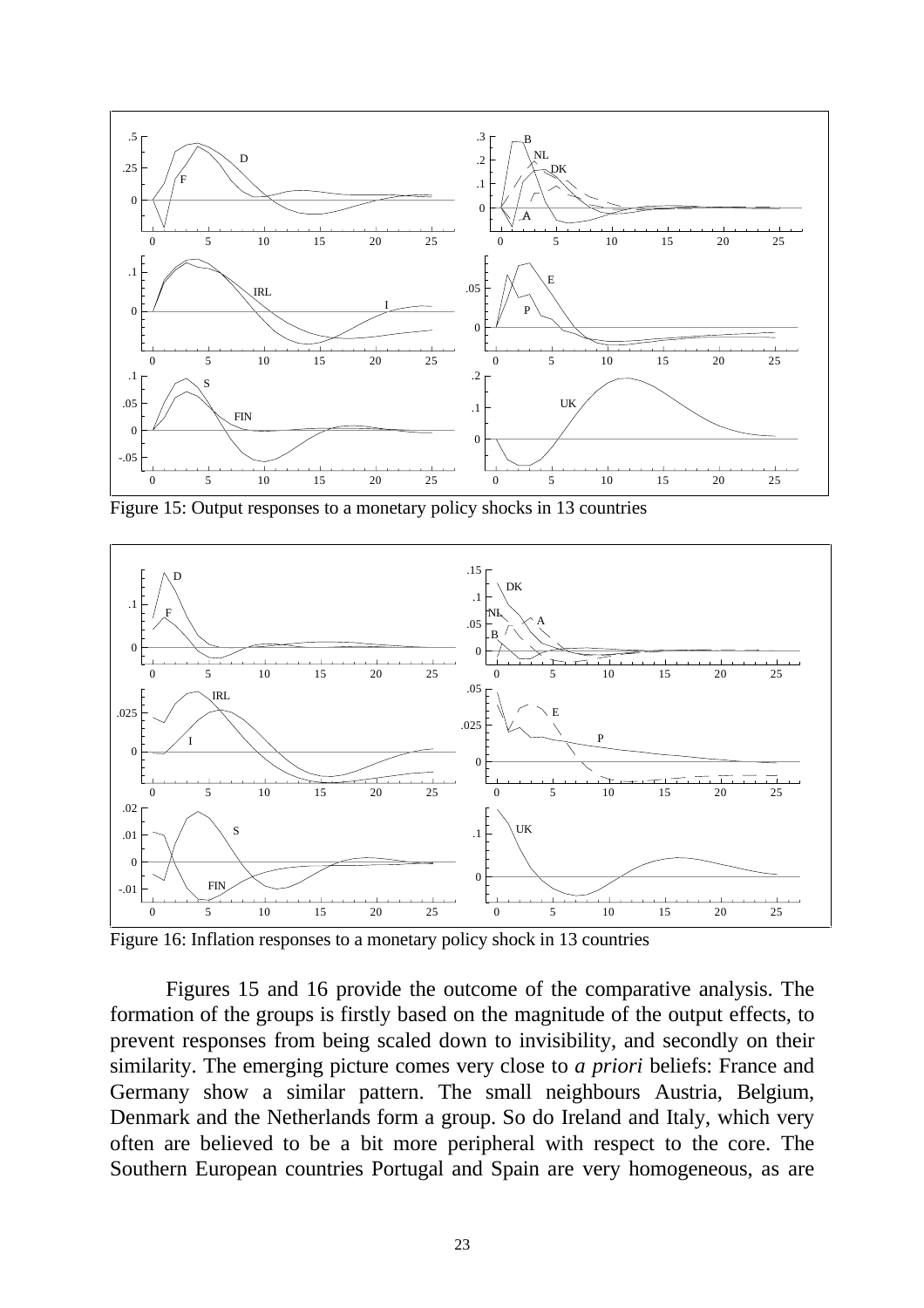the Scandinavian countries Finland and Sweden. The same groups do not always deliver homogeneous patterns for the inflation response, however.

For a closer look at the time pattern, two criteria can be considered. Firstly the time it takes the impulse to reach its maximum effect, and secondly how long it takes the impulse to die out. The pattern for the output response is provided in figure 17, which plots both criteria against each other. Most countries fall into one core group. Within this group, only Belgium and Portugal are relatively distant. The United Kingdom, however, clearly constitutes an outlier. The effects of monetary policy shocks intensify for much longer and die out later than in the other countries.



Figure 17

 $\overline{a}$ 

The picture with respect to the inflation response in figure 18 shows more heterogeneity. Germany, the Netherlands, Denmark, Belgium and France (which *a priori* beliefs would certainly put into the European core) are very homogeneous, whereas Austria is relatively distant.<sup>28</sup> Once again, the inflation responses do not confirm the *a priori* beliefs.

<sup>&</sup>lt;sup>28</sup> It has to be considered that the model for Austria might not be perfectly comparable with the others, since it is based on the interest rate differential as policy instrument.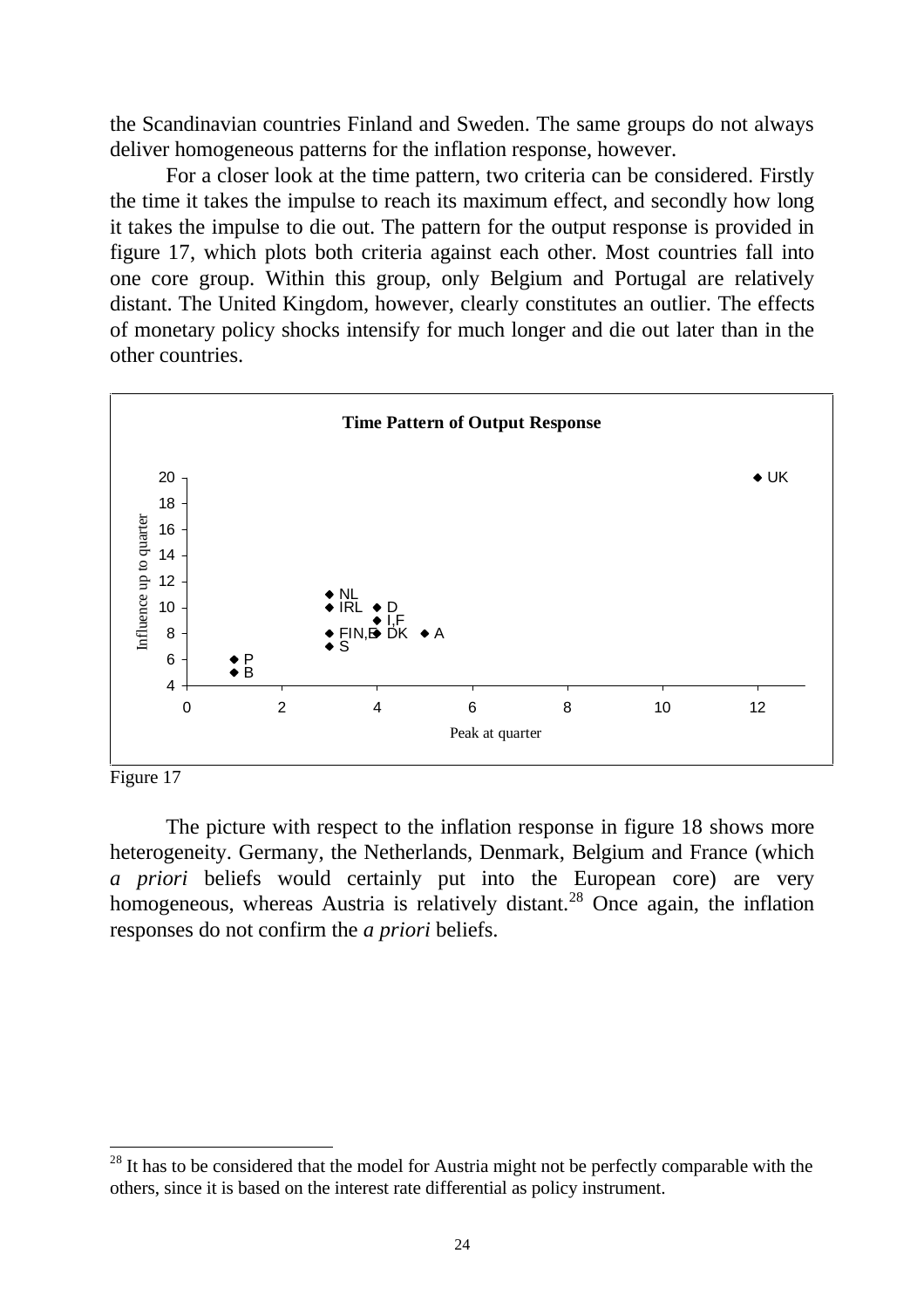

Figure 18

-

Another important criterion for a comparison is the magnitude of responses to a monetary policy shock. We look at the size of the peak rather than of the sum of all responses over time, because the range of uncertainty is lower for the maximum response (which is usually significant) than if all other (mostly insignificant) responses were added. However, the results are not altered if all reactions are added up. Both the output and the inflation response are plotted against each other in figure 19. Germany appears as the country with the strongest responses.29 The pattern emerging here points *inter alia* to the size of an economy, given that France and the UK show relatively large responses. Even though other factors have to be accounted for, the intensity of responses seems to be positively linked to the size of the country.

The differences in magnitude are huge, with German monetary policy shocks yielding more than five times as strong effects than the country with the weakest responses.<sup>30</sup> This indicates that major asymmetries could be brought about by EMU, since the same interest rate change by the ECB would lead to vastly different effects across the single economies.

 $29$  These results are basically in line with Sims, C.A. (1992) and Smets, F. (1995). Sims finds the German response stronger than the French and British, with the latter being approximately of the same size. Smets finds stronger reactions in Germany, France, Italy and the UK than in the Netherlands and Belgium, and the weakest responses in Austria.

<sup>&</sup>lt;sup>30</sup> These results are in line with Barran *et al.* (1996), but directly oppose the findings of Dornbusch *et al.* (1998), who find Germany as example of a country with weak reactions (p.48).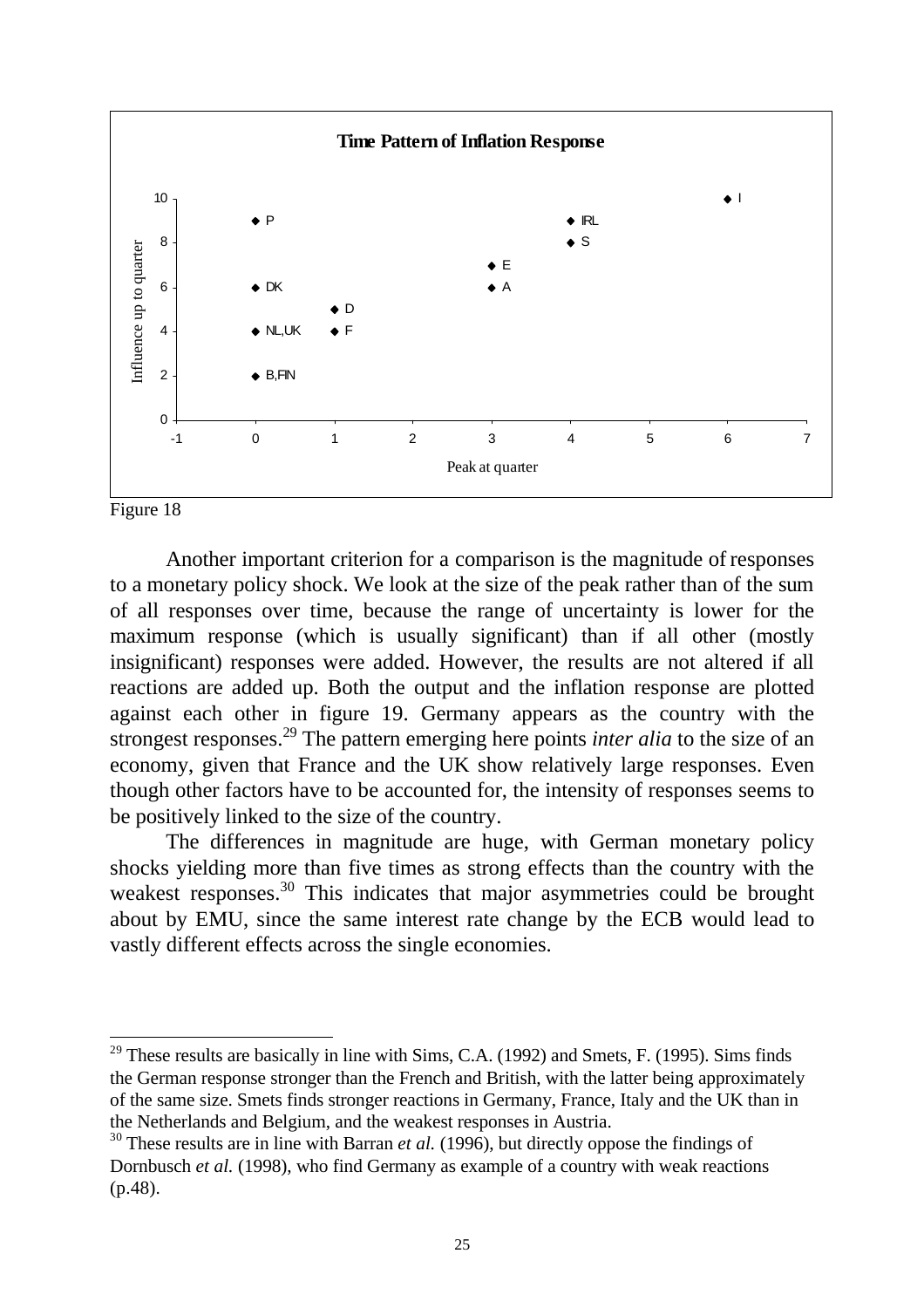

Figure 19: Responses to a monetary policy shock, in %

 $\overline{a}$ 

However, it can be argued that fast convergence with respect to the magnitude of responses will occur. For most countries and over most of the sample period, the setting of monetary policy was determined by a regime of fixed exchange rates within Europe and free capital flows. In such a case, a small country is not able to set interest rates at a different level than interest rate parity allows. Only a large enough economy, like possibly Germany, can influence European interest rates to a certain extent, such that national monetary policy can be effective. With the start of EMU, all countries will create an economic area which will "speak with one voice" with respect to monetary policy and hence can exert some influence on world interest rates; this will make the situation of EMU comparable to the one of Germany in the past years, if EMU will not end up in an even stronger position than Germany.<sup>31</sup> Additionally, the ECB can abandon the focus on keeping intra-European exchange rates stable, thus gaining one degree of freedom. This again makes EMU look similar to Germany, because also the Bundesbank did not have to focus closely on the exchange rate. Considering both effects, we can expect convergence in the magnitude of monetary policy effects: small countries will react more strongly to policy shocks.

Three out of the 13 countries under study will not join EMU from the beginning: Denmark, Sweden and the UK. If the decision not to join was taken because of concerns that the economies might suffer from a centralised monetary policy, it can be stated that for Denmark and Sweden this would not be the case. Neither of the two appears as outlier in any of the comparisons, such that asymmetry will not be the outcome of entering EMU - at least not more asymmetry than for the other member states. The case of the UK is less obvious.

 $31$  Obstfeld and Rogoff (1996, p. 689) find: "In general, the smaller the economy, the smaller the maximum output increase that an unexpected monetary expansion can achieve."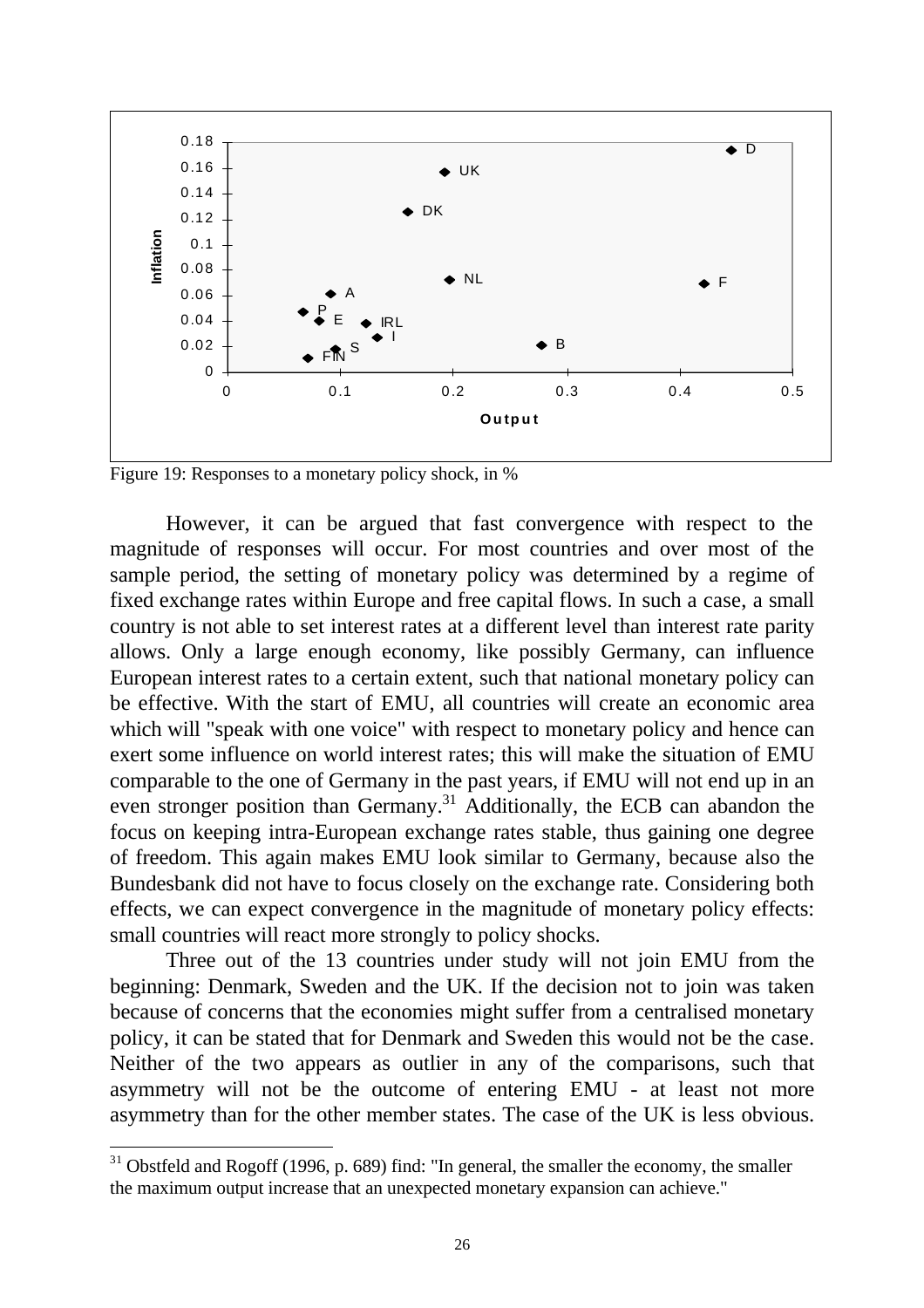Regarding the output response, the UK clearly represents an outlier, with the British response being more pronounced than the average. Unless convergence would come with the participation in EMU itself, asymmetry could be generated by EMU. On the other side, it is only with respect to this single criterion that the UK is an outlier, whereas all other comparisons do not find it in an extraordinary position.

Interestingly, this finding is in line with research on a European business cycle. Artis and Zhang (1997) find that the UK business cycle is asymmetric with respect to most other European countries. It seems to be more closely related to the US than to the European cycles. The results of this paper allow for a different interpretation of this asymmetry: it may not come about because of a strong link of the UK with the US economy, but because UK output reacts differently to European shocks than other European countries.

# **6 Conclusion**

This paper reconsidered the role of SVARs for studies of monetary transmission. By focusing on exogenous shocks to the policy variable the net effects on other variables in the system can be traced, but no assessment of the effectiveness of applied monetary policy rules can be made. Keeping these limitations in mind, SVARs can be fruitfully applied to detecting the intensity and timing of monetary policy effects on the variables under inspection.

Five concepts were pointed out that can help to improve the reliability and credibility of estimates. Solid inference can only be made on the basis of congruent, i.e. well-specified models. Secondly, reduction of the analysis to the error terms is a concept that has to be taken seriously. If outliers occur because of particular events in time, then these have to be dummied out. Thirdly, the data characteristics have to be taken into account. This refers to integratedness as well as to data frequency. For the purpose of impulse response analyses, it is not advisable to increase the data frequency over the one at which the data was originally measured. Furthermore, if comparative studies are performed, then allowing for heterogeneity of the countries is essential. Finally, the models should make use of cointegration properties if applicable. More information can be included in the SVARs by modelling cointegration, and identification restrictions arise naturally.

The estimation of models for 13 European economies yielded impulse responses that properly identified monetary policy shocks, without incurring puzzling evidence. The responses are on average very weak, and for most quarters hardly significant, indicating that monetary policy shocks do not have very strong effects (recall, however, that this does not meant that regular monetary policy is ineffective). They point out considerable differences in the transmission mechanism of monetary policy. Major heterogeneity was found in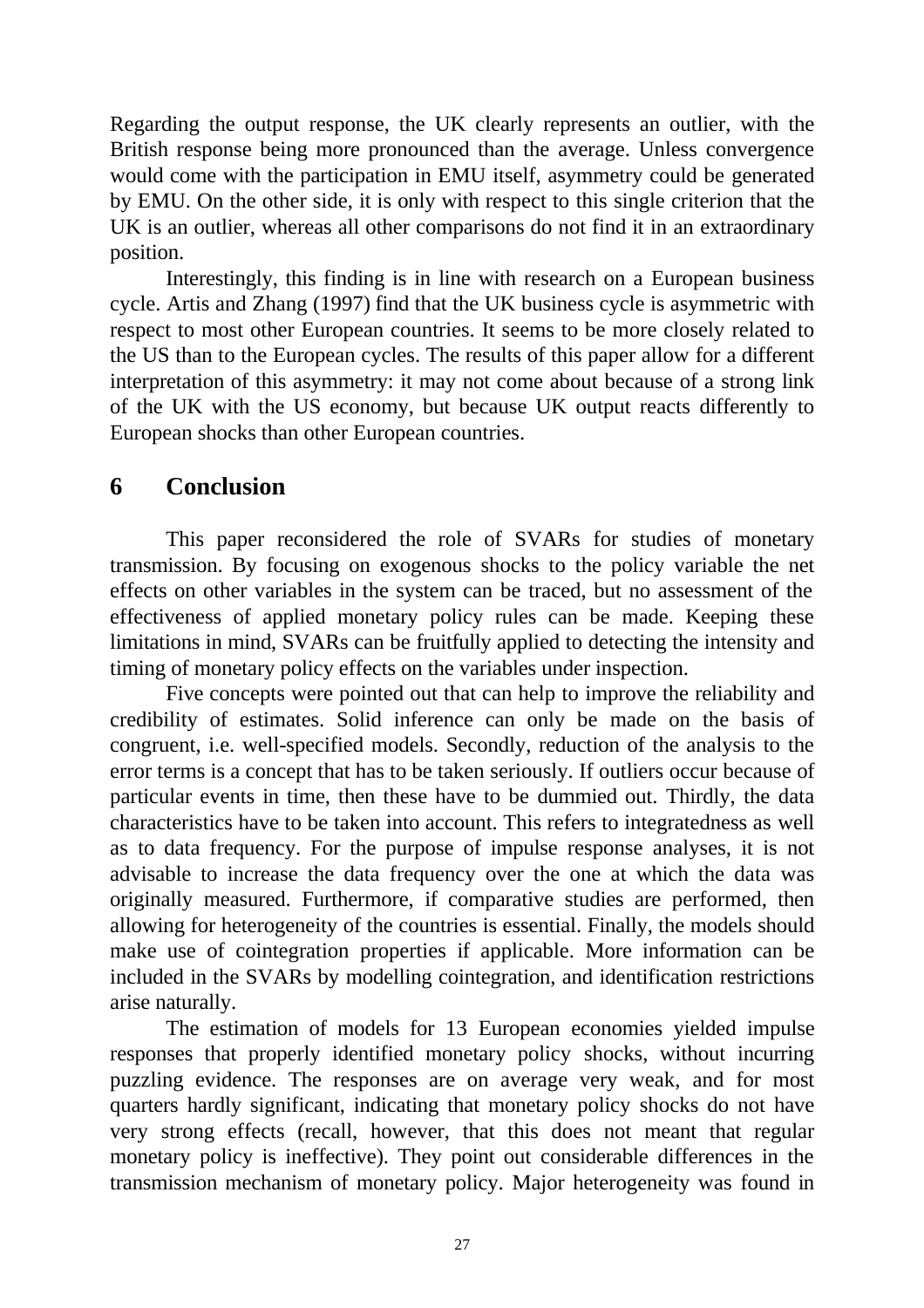the magnitude of responses, with small responses in small economies and larger ones in large countries. However, these results stem from a retrospective analysis and as such do not carry over directly to the situation in EMU. Firstly, several new arbitrage opportunities can be imagined, which lead to some degree of harmonisation. Secondly, it was argued that the differences in the magnitude of responses *inter alia* reflect the countries' influence on European interest rates. EMU will bring about changes in this respect, since the participating economies will "speak with one voice", thus gaining influence on world interest rates. Additionally, the focus on keeping intra-European exchange rates stable can be abandoned, giving European monetary policy an additional degree of freedom. EMU as a whole will therefore much more resemble Germany with respect to its monetary policy effectiveness. Monetary policy effects are expected to be stronger for the SOEs in Europe once EMU is set up, and much of the present heterogeneity disappears.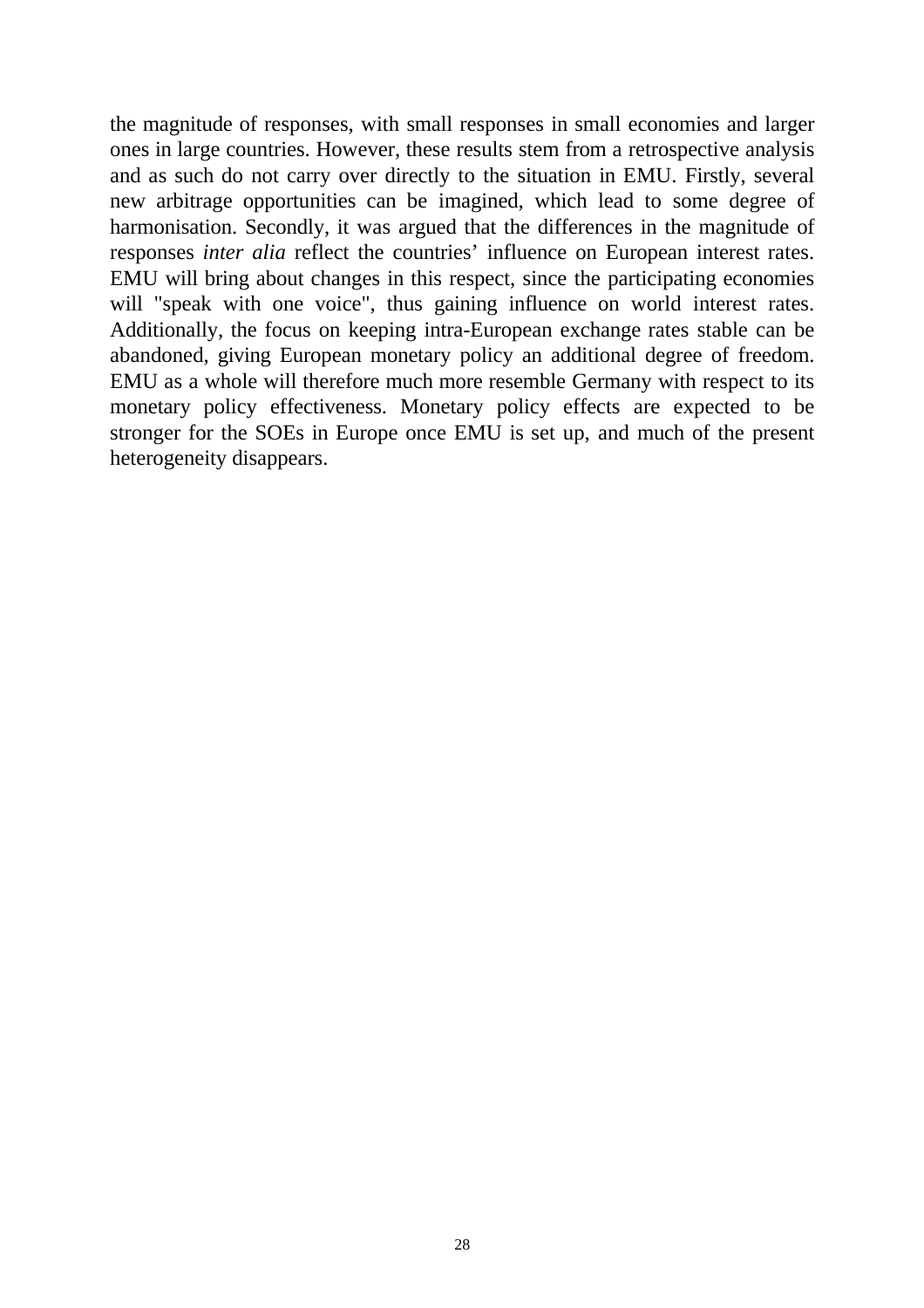## **7 References**

- Artis, M.J., Lewis, M. (1991). *Money in Britain. Monetary Policy, Innovation and Europe.* New York: Philip Allan
- Artis, M.J., Zhang, W. (1997). International Business Cycles and the ERM: Is there a European Business Cycle?. *International Journal of Finance and Economics* 2: 1-16
- Bagliano, F.C., Favero, C.A. (1998). Measuring Monetary Policy with VAR Models: An Evaluation. *European Economic Review* 42: 1069-112
- Banerjee, A., Hendry, D.F., Mizon, G.E. (1997). The Econometric Analysis of Economic Policy. In Banerjee, A., Hendry, D.F. (eds.). *The Econometrics of Economic Policy*. Oxford: Blackwell: 1-29
- Barran, F., Coudert, V., Mojon, B. (1996). The Transmission of Monetary Policy in the European Countries. In Collignon, S. (ed.). *European Monetary Policy.* London: Pinter: 81-111
- Barro, R.J. (1977). Unanticipated Money Growth and Unemployment in the United Sates. *American Economic Review* 67: 101-15
- Bernanke, B., Mihov, I. (1995). Measuring Monetary Policy. NBER Working Paper No. 5145
- Bernanke, B., Mihov, I. (1996). What Does the Bundesbank Target? INSEAD Working Paper No. 96/73/EPS/FIN
- Blanchard, O.J., Quah, D. (1989). The Dynamic Effects of Aggregate Demand and Supply Disturbances. *American Economic Review* 79: 655-73
- Borio, C. (1997). Monetary Policy Operating Procedures in Industrial Countries. BIS WP No. 40
- Boughton, J.M., Branson, W.H. (1991). Commodity Prices as Leading Indicators of Inflation. In Lahiri, K., Moore, G.H. (eds.). *Leading Economic Indicators: New Approaches and Forecasting Records.* Cambridge: Cambridge University Press: 305-38
- Cagan, P. (1989). Money-Income Causality A Critical Review of the Literature Since *A Monetary History.* In Bordo, M.D. (ed.). *Money, History, and International Finance: Essays in Honor of Anna J. Schwartz.* Chicago: University Chicago Press: 117-59
- Chow, G.C., Lin, A. (1971). Best Linear Unbiased Interpolation, Distribution, and Extrapolation of Time Series by Related Series. *Review of Economics and Statistics* 53: 372-75
- Dale, S., Haldane, A.G. (1995). Interest Rates and the Channels of Monetary Policy Transmission: Some Sectoral Estimates. *European Economic Review* 39: 1611-26
- Dezhbakhsh, H., Levy, D. (1994). Periodic Properties of Interpolated Time Series. *Economics Letters* 44: 221-28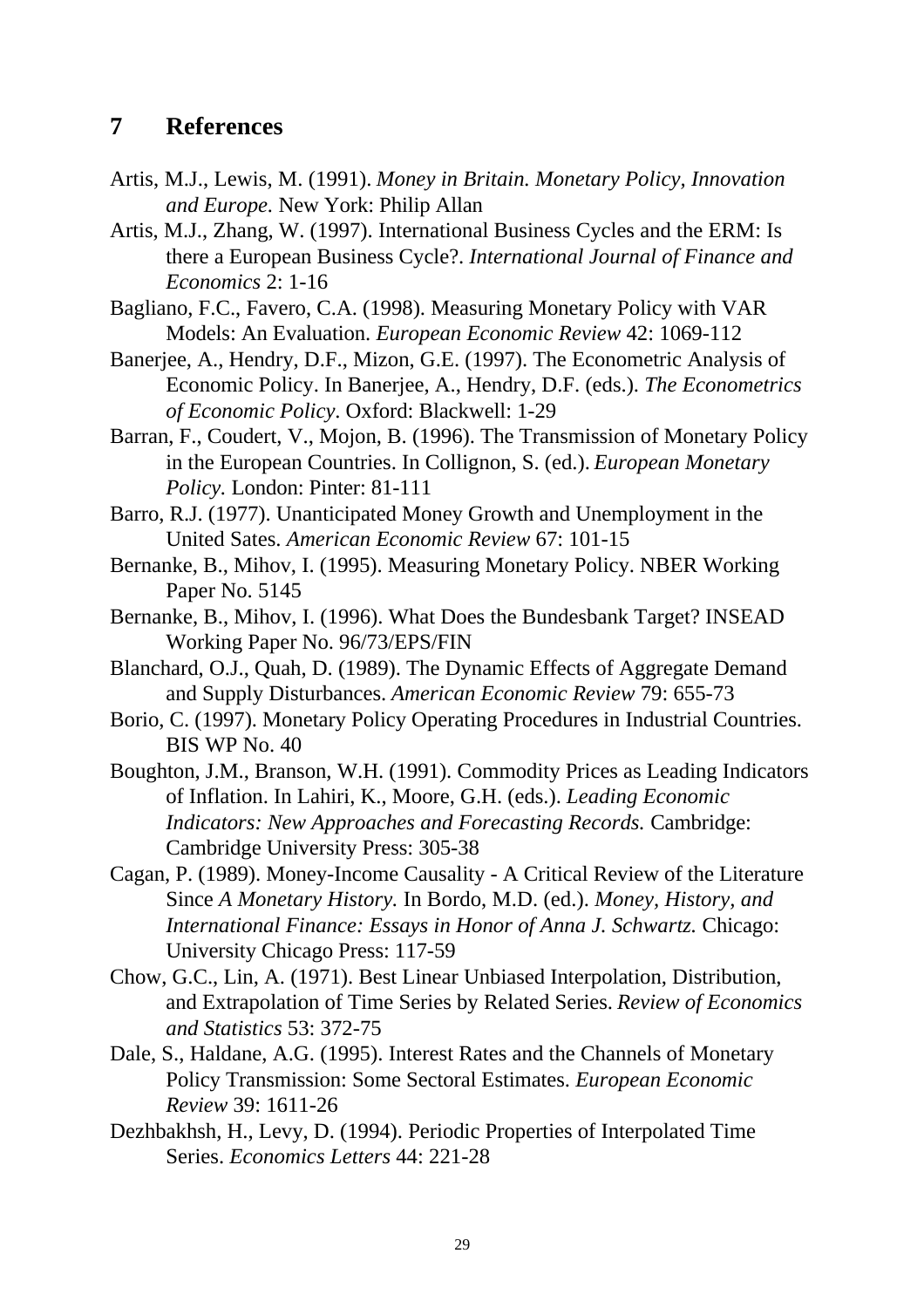Dornbusch, R., Favero, C.A., Giavazzi, F. (1998). The Immediate Challenges for the European Central Bank. *Economic Policy* 26: 15-64

- Fisher, D. (1972). The Instruments of Monetary Policy and the Generalized Trade-Off Function for Britain, 1955 - 1968. In Johnson, H.G. (ed.). *Readings in British Monetary Economics.* Oxford: Clarendon Press: 541-56
- Ganley, J., Salmon, C. (1997). The Industrial Impact of Monetary Policy Shocks: Some Stylised Facts. Bank of England Working Paper No. 68
- Gerlach, S., Smets, F. (1995). The Monetary Transmission Mechanism: Evidence from the G-7 Countries. BIS Working Paper No. 26
- Hamilton, J.D. (1997). Measuring the Liquidity Effect. *American Economic Review* 87: 80-97
- Hendry, D.F., Favero, C. (1992). Testing the Lucas Critique: A Review. *Econometric Reviews* 11: 265-306
- Jaeger, A. (1990). Shock Persistence and the Measurement of Prewar Output Series. *Economics Letters* 34: 333-37
- Johansen, S. (1995). *Likelihood-Based Inference in Cointegrated Vector Autoregressive Models.* Oxford: Oxford University Press
- Juselius, K. (1996). An Empirical Analysis of the Changing Role of the German Bundesbank after 1983. *Oxford Bulletin of Economics and Statistics* 58: 791-819
- Juselius, K. (1997). Changing Monetary Transmission Mechanisms within the EU. University of Copenhagen Institute of Economics Discussion Paper No. 97-18
- King, R.G., Plosser, C.I., Stock, J.H., Watson, M.W. (1991). Stochastic Trends and Economic Fluctuations. *American Economic Review* 81(2): 819-840
- Leeper, E.M., Sims, C.A., Zha, T. (1996). What Does Monetary Policy Do?. *Brookings Papers on Economic Activity* 2: 1-78
- Levy, J., Halikias, I. (1997). Aspects of the Monetary Transmission Mechanism under Exchange Rate Targeting: The Case of France. IMF Working Paper No. 97/44
- Lucas, R.E. (1976). Econometric Policy Evaluation: A Critique. In Brunner, K., Meltzer, A.H. (eds.). *The Phillips Curve and Labor Markets. Carnegie Rochester Conferences on Public Policy Vol. 1.* Amsterdam: North-Holland: 19-46
- Mizon, G.E. (1989). The Role of Econometric Modelling in Economic Analysis. *Revista Espanola de Economia* 6: 165-191
- Obstfeld, M., Rogoff, K. (1996). *Foundations of International Macroeconomics.* Cambridge: MIT Press
- Romer, C.D., Romer, D.H. (1989). Does Monetary Policy Matter? A New Test in the Spirit of Friedman and Schwartz. In Blanchard, O.J., Fischer, S.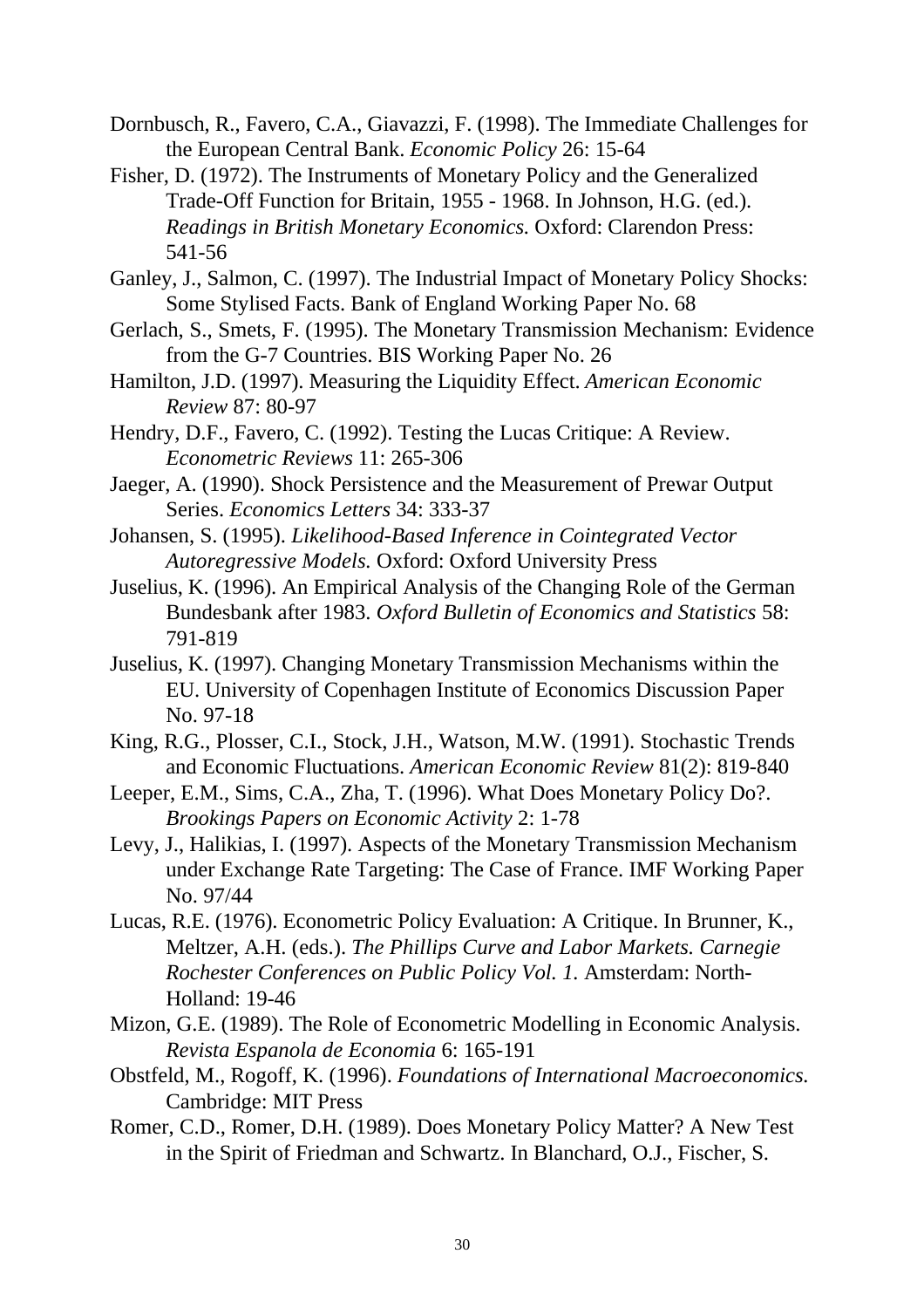(eds.). *NBER Macroeconomic Annual 1989.* Cambridge, MA: MIT Press: 121-70

- Sims, C.A. (1980). Macroeconomics and Reality. *Econometrica* 48: 1-48
- Sims, C.A. (1992). Interpreting the Macroeconomic Time Series Facts: The Effects of Monetary Policy. *European Economic Review* 36: 975-1001
- Smets, F. (1995). Central Bank Macroeconometric Models and the Monetary Policy Transmission Mechanism. In BIS (ed.), *Financial Structure and the Monetary Policy Transmission Mechanism.* Basle: BIS: 225-66
- Smets, F. (1997). Measuring Monetary Policy Shocks in France, Germany and Italy: The Role of the Exchange Rate. *Swiss Journal of Economics and Statistics* 133: 597-616
- Warne, A. (1993). A Common Trends Model: Identification, Estimation and Inference. University of Stockholm IIES Seminar Paper No. 555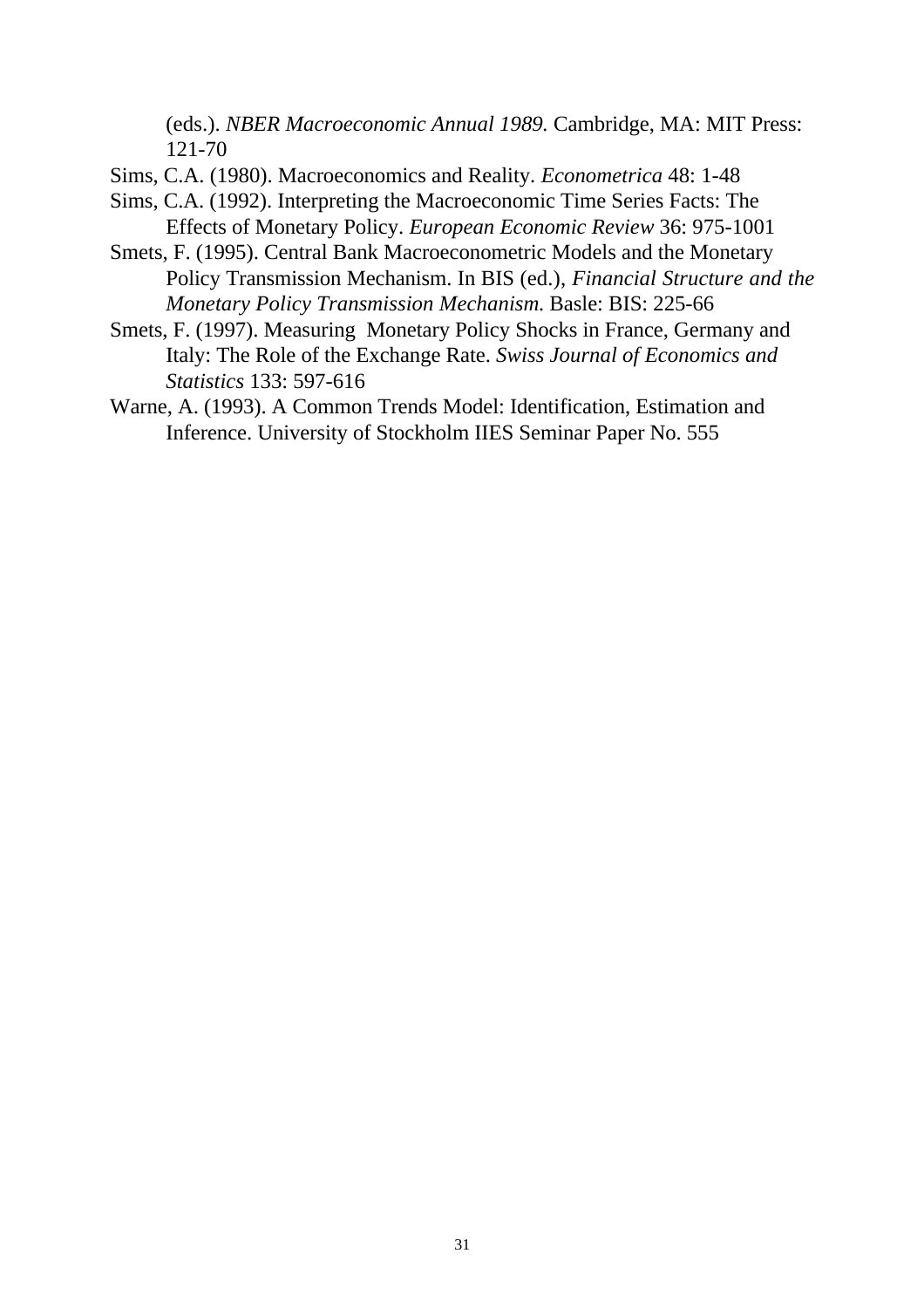# **Appendix A1: Model Specification**

| Country        | Variables                                                                                                                      | Sample Size      |  |  |  |  |
|----------------|--------------------------------------------------------------------------------------------------------------------------------|------------------|--|--|--|--|
| A              | interest rate differential w.r.t. Germany <sup>1</sup> , industrial production, CPI-inflation, German short-term interest rate |                  |  |  |  |  |
| $\bf{B}$       | 3 month t-bill rate, industrial production, CPI-inflation, Franc/DM exchange rate, German short-term interest rate             |                  |  |  |  |  |
| <b>DK</b>      | 3 month interbank market rate, industrial production (sa), CPI inflation, Krone/DM exchange rate, long-term interest           |                  |  |  |  |  |
|                | rate (10 year govt. bonds)                                                                                                     |                  |  |  |  |  |
| <b>FIN</b>     | call money rate, industrial production, CPI-inflation, Markka/US\$ exchange rate                                               |                  |  |  |  |  |
| $\overline{F}$ | 3 month money market rate, industrial production, CPI-inflation, French Franc/DM exchange rate, long-term interest             | 85:III - 97:IV   |  |  |  |  |
|                | rate on govt. bonds                                                                                                            |                  |  |  |  |  |
| D              | 3 month money market rate, industrial production (sa), CPI-inflation, DM/\$ exchange rate, IMF commodity price                 | 79:III - 97:IV   |  |  |  |  |
|                | index                                                                                                                          |                  |  |  |  |  |
| <b>IRL</b>     | 3 month t-bill rate, industrial production, CPI-inflation, Punt/DM and Punt/Sterling exchange rates                            | 84:I - 97:III    |  |  |  |  |
|                | 3 month t-bill rate, industrial production, CPI-inflation, LIT/DM exchange rate, IMF commodity price index                     | $84:1 - 97:1V^2$ |  |  |  |  |
| NL             | 3 month interbank market rate, industrial production, CPI-inflation, Guilder/DM exchange rate, German short-term               | 84:I - 97:III    |  |  |  |  |
|                | interest rate                                                                                                                  |                  |  |  |  |  |
| P              | 5 day money market rate, industrial production, CPI-inflation, Escudo/DM exchange rate, German short-term                      | $84:1 - 97:11$   |  |  |  |  |
|                | interest rate                                                                                                                  |                  |  |  |  |  |
| ${\bf E}$      | 3 month money market rate, industrial production, CPI-inflation, Peseta/DM exchange rate, real $ALP3$                          | $84:I - 97:IV$   |  |  |  |  |
| S              | 3 month t-bill rate, industrial production, CPI-inflation, Krona/US\$ exchange rate, long-term interest rate (9 year           | 84:I - 97:IV     |  |  |  |  |
|                | govt. bonds)                                                                                                                   |                  |  |  |  |  |
| <b>UK</b>      | 3 month t-bill rate, industrial production, RPIX-inflation, Sterling/US\$ exchange rate, IMF commodity price index             | 76:III - 97:IV   |  |  |  |  |
|                | colculated on the basis of a 3 month money market rate                                                                         |                  |  |  |  |  |

1 calculated on the basis of a 3 month money market rate

2 Strictly speaking, this sample size covers more than one monetary policy regime. Like the UK, Italy left the ERM in 1992. However, unlike the UK, it maintained its focus on a stable exchange rate against the DM

3 ALP is a monetary measure of active liquidity in private hands. It is defined as a broader aggregate than M3. To construct real ALP, the natural logarithm of CPI was subtracted from the natural logarithm of ALP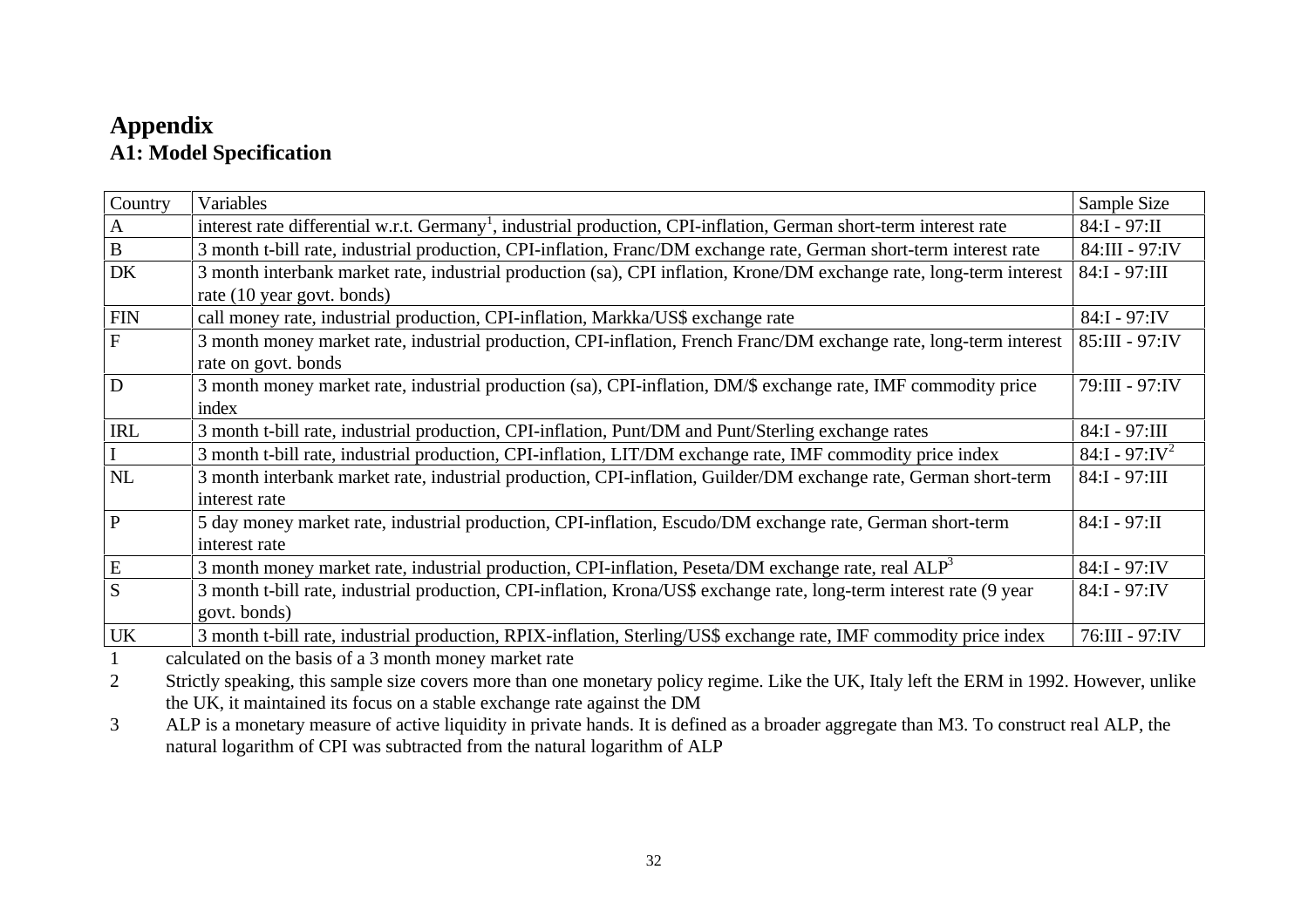#### **A2: Dummies**

| Country      | Dummies were included as follows:                                                                                                                |  |  |  |  |  |
|--------------|--------------------------------------------------------------------------------------------------------------------------------------------------|--|--|--|--|--|
| $\mathbf{A}$ | For the inflation equation: Increase of VAT 1986:I, of indirect taxes in 1996 (in order to achieve the Maastricht criteria). For the             |  |  |  |  |  |
|              | industrial production equation: General economic downturn in 1992, outlier in 1995. For the interest rate equation: Tightening of the            |  |  |  |  |  |
|              | Austrian CB in 1986:I, which followed a period of massive capital outflows, CB interventions and reserve losses.                                 |  |  |  |  |  |
| $\, {\bf B}$ | Exchange rate and interest rate equations: Exchange rate crisis in 1993. After a period of stable exchange rates and a low interest rate         |  |  |  |  |  |
|              | differential with Germany, the Belgian Franc came under downward pressure with the widening of the ERM-exchange rate bands to 15%.               |  |  |  |  |  |
|              | At the same time, short-term interest rates increased markedly. Industrial production: Output decline in 1987:I. The Belgium CB                  |  |  |  |  |  |
|              | explained this with the efforts to trim the public deficit and therefore did not take any corrective steps. Inflation: In 1986:I, inflation fell |  |  |  |  |  |
|              | drastically, a decline too high to be explained by the monetary policy framework alone. Indeed, lower fuel prices are mentioned by the           |  |  |  |  |  |
|              | Belgian CB as a reason for the marked improvement in the inflation performance. Linear trend, restricted to lie in the cointegration space.      |  |  |  |  |  |
| <b>DK</b>    | Exchange rate: 1992/93 and 1995 exchange rate crises. Interest Rate: 1992/93 crisis, forex market tensions 1986 and 1989. Inflation:             |  |  |  |  |  |
|              | Increase in indirect taxes in 1986. Industrial production: Industrial disputes 1985.                                                             |  |  |  |  |  |
| <b>FIN</b>   | Inflation: Acceleration 1985:I, substitution of turnover tax by VAT on services 1994:III. Industrial production: Recession 1990 to 1994.         |  |  |  |  |  |
| $\mathbf F$  | Exchange rate: Realignment April 1986, currency crisis 1993, aftermath of the Mexico crisis 1995, when the French Franc came again               |  |  |  |  |  |
|              | under speculative pressure. Interest rate: Crises 1993 and 1995. Inflation: Deregulation of prices in 1987.                                      |  |  |  |  |  |
| D            | Interest rate: Stock market crash 1987, in the aftermath of which the Bundesbank loosened its monetary policy stance until 1988:III in           |  |  |  |  |  |
|              | order to offset some of the consequences of the crash on the real economy. Industrial Production: Strike in 1984:II. Inflation: VAT              |  |  |  |  |  |
|              | increase 1979:III, indirect tax increases 1989:I, first round of rent rises in East Germany 1992:I, VAT increase and second round of rent        |  |  |  |  |  |
|              | rises in East Germany 1993:I. Linear trend, restricted to lie in the cointegration space to avoid a quadratic trend in the levels.               |  |  |  |  |  |
| <b>IRL</b>   | Interest rate: Speculative crises 1986 and 1992. Inflation: Increase in excise duties, removal of food subsidies and other taxation measures     |  |  |  |  |  |
|              | to reduce the Irish budget deficit 1987:I. Exchange rate: Crises 1992 and 1995, appreciation of the Irish Punt against ERM currencies in         |  |  |  |  |  |
|              | 1996:IV, when it was strongly influenced by the appreciation of Pound Sterling. Industrial production: Outlier 1996:I.                           |  |  |  |  |  |
|              | Exchange rate and interest rate: Crises 1992/93 and 1995. Inflation: Jump in 1990.                                                               |  |  |  |  |  |
| NL           | Inflation: In 1991:III, dampening effects of the previous years (like the currency appreciation or a VAT decrease) were stopped or               |  |  |  |  |  |
|              | reversed, e.g. by the costs of health care shooting up, by legal rents and excise taxes rising. Industrial production: Outlier in 1987:I.        |  |  |  |  |  |
| $\, {\bf P}$ | Exchange rate: Speculative attacks 1992/93. Inflation: Massive decreases in inflation 1984:IV and 1985:III, when the Escudo appreciated          |  |  |  |  |  |
|              | against the US\$ and depreciated much less against the European currencies than otherwise. Industrial production: Outlier 1992:III.              |  |  |  |  |  |
| ${\bf E}$    | Exchange rate: Speculative attack 1995. Interest rate: Massive increase in the Bank of Spain lending rate 1987. After an interest rate           |  |  |  |  |  |
|              | reduction in 1986, aimed at depreciating the Peseta vs. other European currencies, after an overshooting of ALP by nearly 100% with              |  |  |  |  |  |